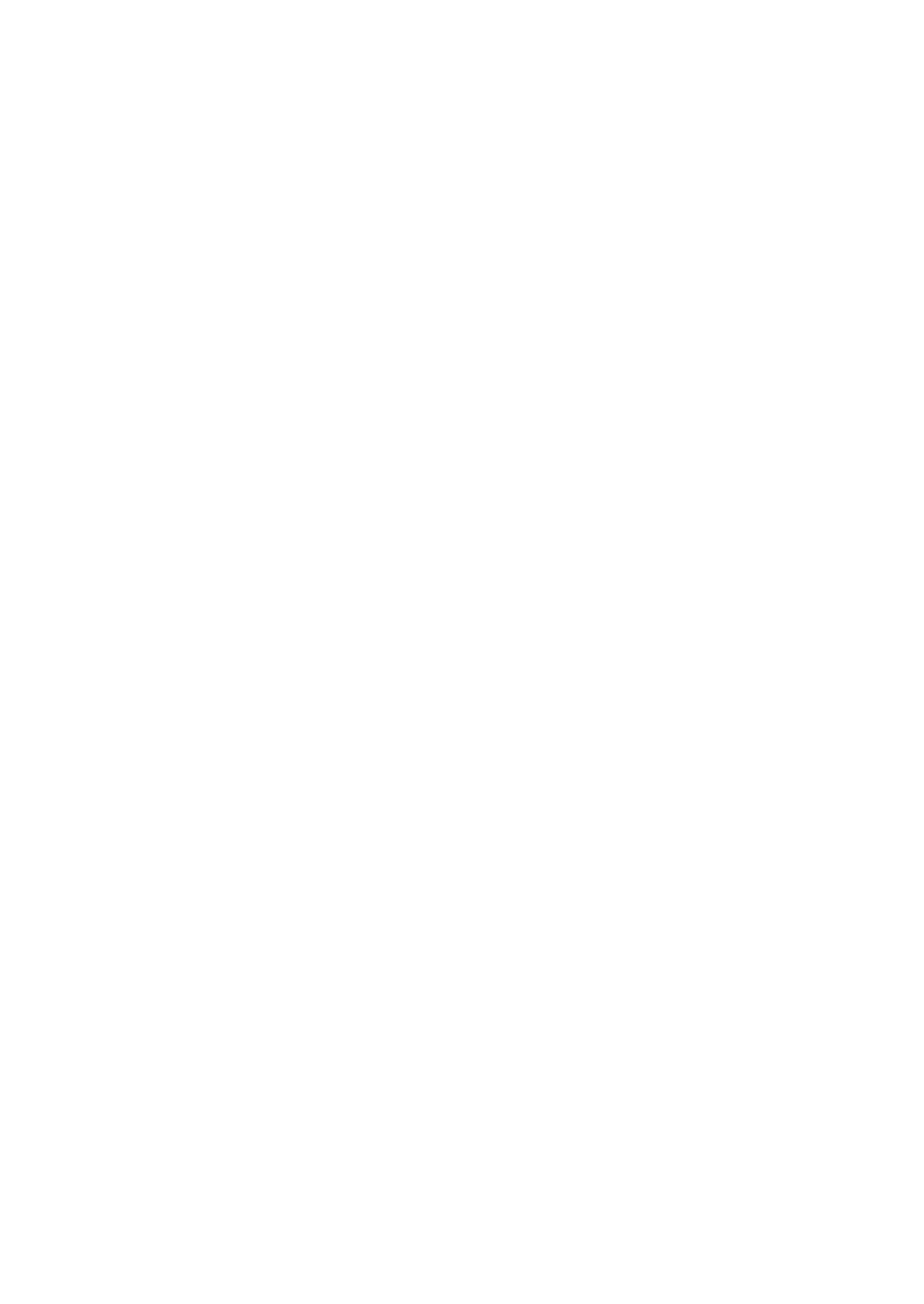DOI: 10.4197 / Islec. 28-1.5

# **Why Economists (and Economies) Should Love Islamic Finance**

## **Willem H. Buiter and Ebrahim Rahbari**

### **1. Introduction**

The world has too much debt and too little equity.<sup> $(1)$ </sup> This circumstance cost it dearly; glaringly during the great financial crisis (GFC) between late 2007 and 2010 and the European sovereign debt and banking crises that started in 2010. The prevalence of debt financing and the decades over which debt, both public and private, increased in nominal terms, as well as in real terms and relative to some reasonable metric of ability to service debt, such as income (personal, corporate or national), owe much to the fact that debt can be perceived as safe to the owner, while offering leverage to the borrower. The fact that this is a logical impossibility was ignored or willfully concealed by a wide variety of financial intermediaries, governments, regulators, supervisors, analysts as well as many borrowers and lenders. During periods of optimism, confidence and trust, like the Great Moderation from the early 1980s till 2008, rational appraisal of risk went out of the window for many ultimate savers and investors, and financial intermediation fed the fires of excessive risk-taking, through excessive leverage, through badly structured reward contracts and regulatory arbitrage. Of course, the selfinterest of all parties involved was, at least in the near-term, fully aligned with such a flattering portrayal of the merits of debt. The academic literature, which stressed debt's main advantage as allowing a 'quiet life' for creditors (i.e., no need for costly, ex-post monitoring of borrowers by risk and return-sharing investors), probably contributed to the relaxed attitude many lenders and analysts took toward the serious risks that

<sup>(1)</sup> Henceforth, 'debt' will mean the standard or classic debt contract. The borrower promises a repayment that, in any given period, is constant over states. If the borrower does not make the promised repayment, he is in default and the lender can invoke a state of bankruptcy for the borrower that permits the lender to seize all or part of the cash flow accruing to the borrower and/or specific assets pledged by the borrower as collateral. In an equity contract, each participant receives a given share of the cash flow or profits of some underlying project.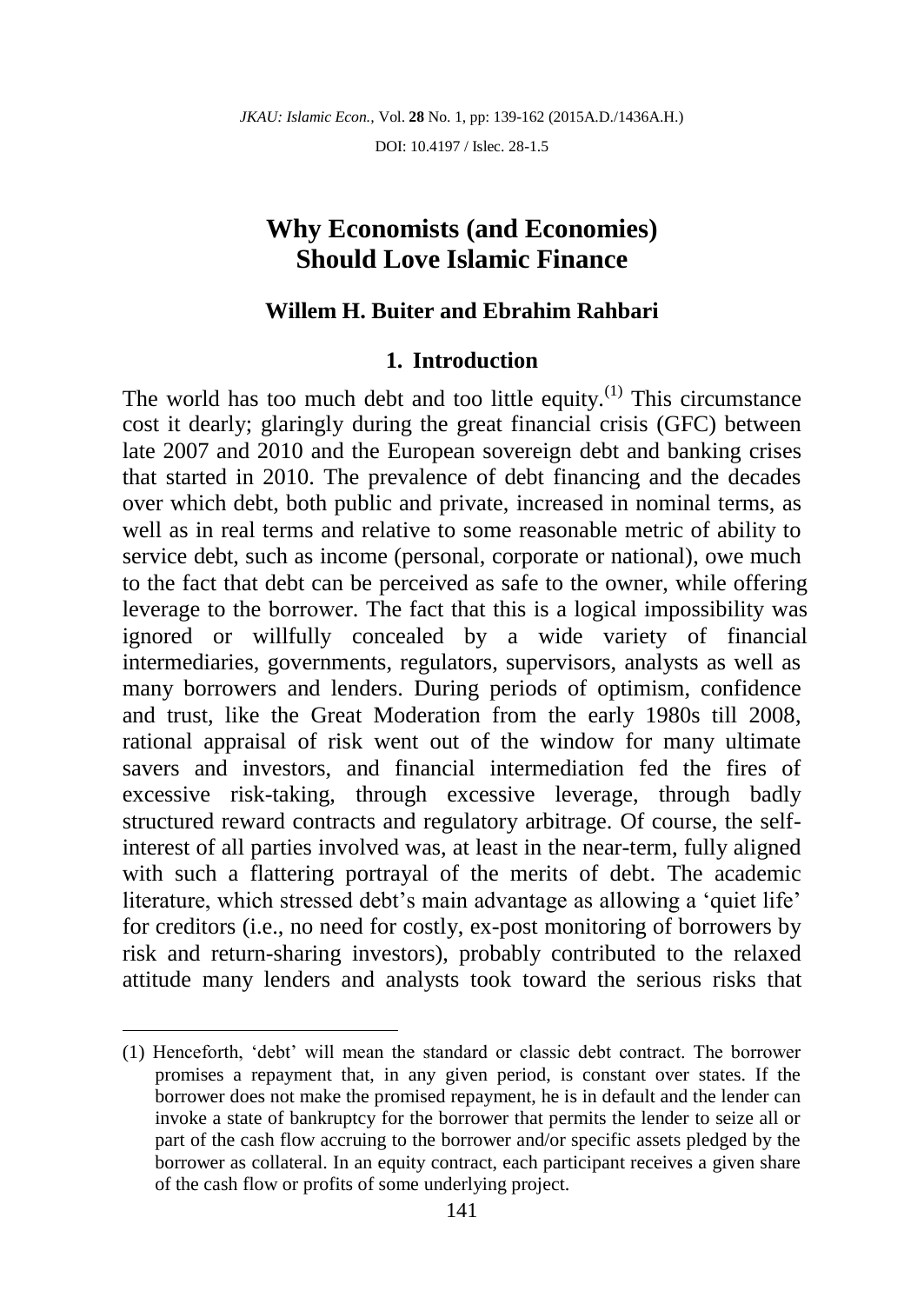excessive debt entails – for those that had entered into debt contracts as well as the rest of society. There may also have been a tendency to confuse the absence of any need for ex-post monitoring of the borrower by investors (except possibly in states where default occurs), with the absence of any need for careful ex-ante monitoring of the creditworthiness of the would-be borrowers. These risks that debt creates rise more than proportionally with the amount of debt taken on by individual borrowers and by the economy as a whole.

Seven years on from the beginnings of the GFC, the world economy continues to be weighed down by debt overhang in many sectors and in many countries. (Part of) the solution is obvious. In our view, the world must rely less on debt and more on equity. Certainly, future contracts should contain a much larger share of risk-sharing arrangements or be actual equity contracts. We also believe that restructuring excessive outstanding debt by equitising it (converting it into equity claims) would be instrumental in removing a major obstacle to the cyclical recovery and sustained growth in many overly indebted countries, especially in Europe. This is where Islamic finance, and the principles that underlie it, can make a major contribution to the stability and prosperity of the world. This includes the principle of sharing of profit and loss, and the prohibition of charging interest, which imply that equity and equity-like financial instruments naturally have a much greater role in Islamic finance than in conventional Western finance. The prohibition of "unfair gains" and of "speculative activity" is harder to define, operationalise and verify, but the many transgressions committed in the run-up to the global financial crisis suggest that these would also be principles that Western finance would be wise to incorporate more prominently in regulation and practice.

In our view, the "equitisation of excessive debt" and a lesser reliance on debt for new external financing is desirable for pretty much all sectors of the economy, even for the household sector and for sovereign debt, where there is no tradition of equitisation. For households, the greater use of Islamic mortgages, whereby resident households and banks become joint owners of the house until it is fully repaid by the resident, would be particularly desirable, given the size of residential mortgage debt in many countries, and the havoc that an overhang of mortgage debt has wreaked on people's lives, banks, and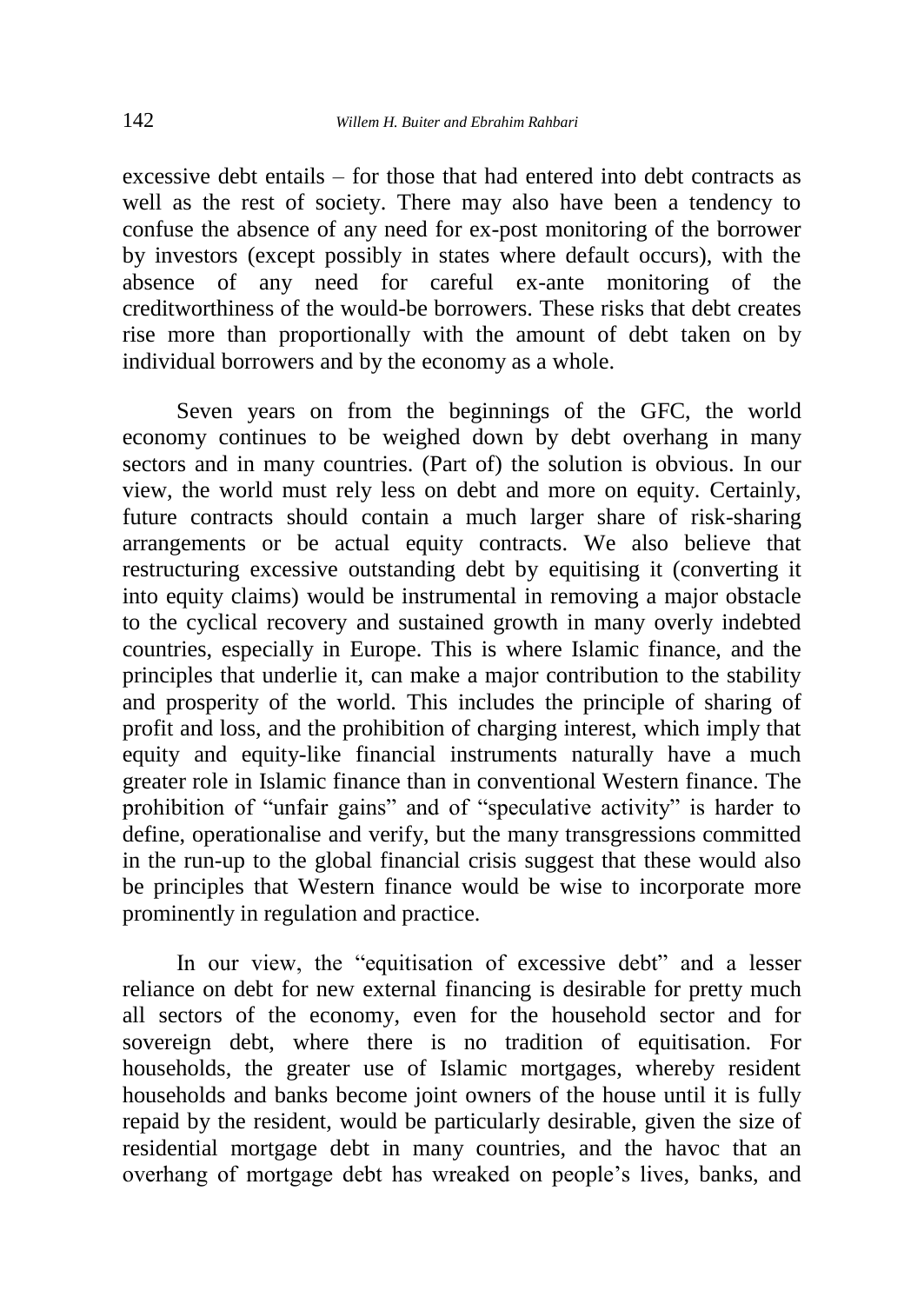taxpayer. Equitisation of public debt could be achieved through the addition of real GDP growth warrants or through the issuance of floating rate debt where the interest rate is some constant plus the growth rate of nominal GDP. This would also bring a desirable measure of risk-sharing to public finances. Of course, the principle of debt equitisation can also be usefully expanded and further developed for those sectors (banks, other financial institutions and non-financial enterprises) for which they are a more familiar instrument.

## **2. The Classic or Simple Debt Contract**

The interest prohibition in Islam (as in traditional Judaism and Christianity) amounts to a rejection of the classic debt contract of conventional finance. A classic one-period debt contract specifies a constant (state-independent) payment by the borrower to the lender in all states of nature where the borrower is able and willing to make the (constant) payment. When the borrower is unable or unwilling to make the state-independent payment to the lender, the borrower is in default and a bankruptcy procedure is initiated that permits the lender to recover some or all of the debt due to him and may be associated with the transfer of control rights over an asset from the borrower to the lender. In a multiperiod debt contract, the payments due can vary over time, but in any given period we again have a state-independent (constant) debt service payment in all states of nature in which no default occurs. When default occurs, a bankruptcy process is initiated. $(2)$ 

Of course, in today's financial universe, the definitions of 'default' or trigger points for state-contingent payoffs vary widely and a variety of financial instruments exist that have some debt-like features, but also contain some state-contingent payoffs with a different payoff trigger than bankruptcy (such as convertible debt, mezzanine debt, and many others). For the purpose of this study, we will focus on the classic or simple debt

 $\ddot{\phantom{a}}$ 

<sup>(2)</sup> The variation over time of the debt service payment in a multi-period classic (but no longer simple) debt contract can only be a function of possibly time-varying future one-period interest rates. The interest rate (or coupon payment) on a multi-period debt contract can, therefore, vary over time, as with a variable interest rate longterm debt, where the coupon payment in future periods is a function of some shortterm interest rate set in those future periods - a short-term rate that can in turn ultimately be reduced to a function of future non-state-contingent (except for default/bankruptcy) one-period interest rates.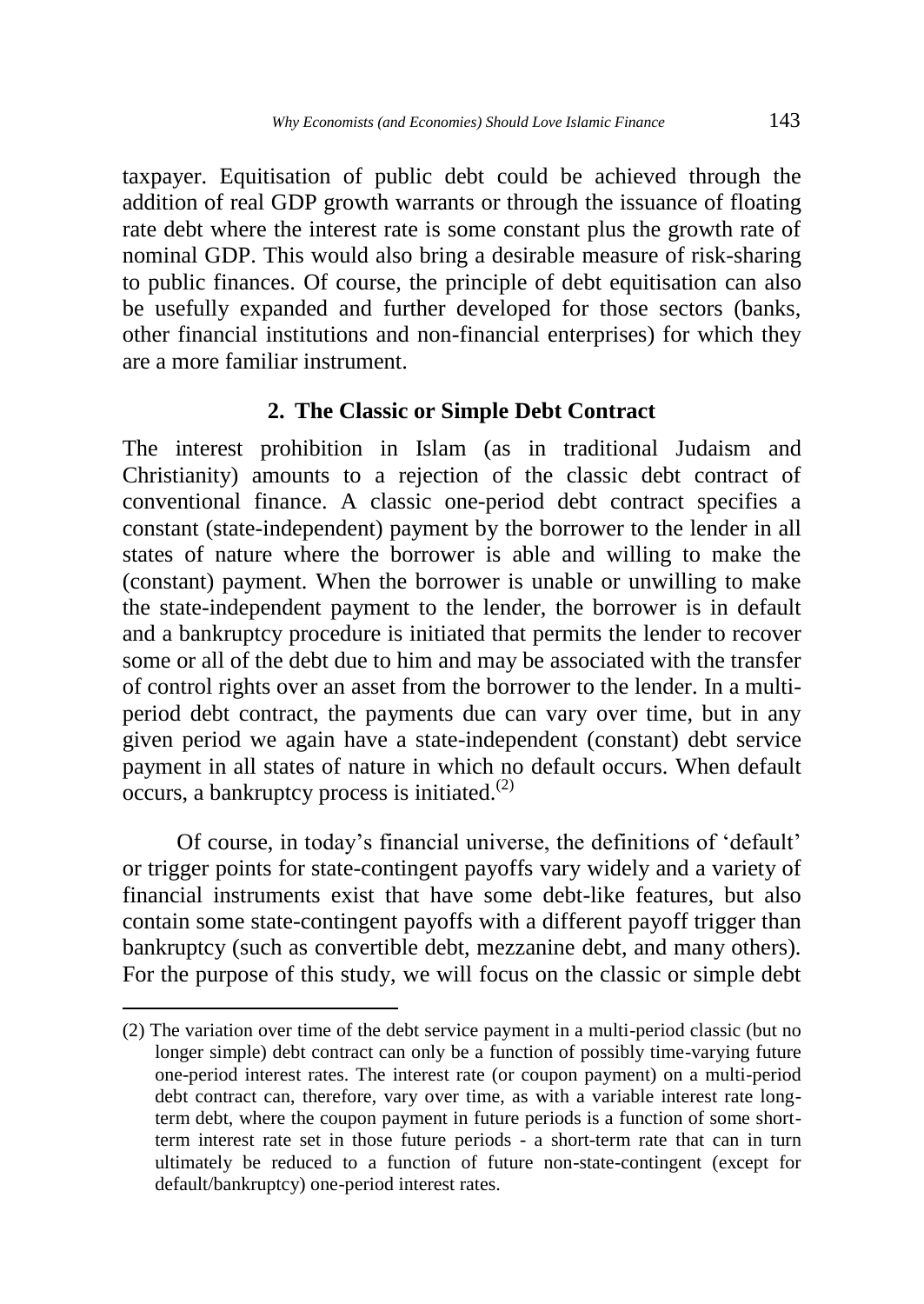contract (SDC), where there is only one type of state-contingency or default.

# **2.1 Do Debt and Capital Structure Matter at All?**

Capital structure or financial structure is irrelevant for resource allocation and the distribution of income and wealth in a world with a complete set of contingent forward markets (or a world equivalent to that, like the sequence economies studied by Hahn and Arrow). Capital structure is also irrelevant in a (slightly) less esoteric imaginary universe: the Modigliani Miller world. No costly bankruptcy; unrestricted home-made arbitrage (anything the government can do, corporates and households can do and undo; anything corporates can do, households can do and undo; no monopolistically supplied base money exists with unique liquidity properties that cannot be replicated by the private sector; no limited liability for some only; no asymmetric information; no distortionary taxes; there is competitive behaviour by firms and households).

# **2.2 Why Debt May Make a Lot of Sense in Theory**

There are a number of theoretical reasons why an SDC may be a useful instrument to raise funding for an entrepreneur or firm with limited resources. One reason is that the simple debt contract outside of default leaves the entrepreneur with the entire marginal return of the project and, therefore, provides potentially powerful performance incentives (Jensen and Meckling, 1976).

The second, and perhaps the most prominent, theoretical reason why SDCs can be an efficient financial instrument is that they can economize on monitoring costs of investors. The issue of monitoring costs is intrinsically linked to the issue of asymmetric information between entrepreneurs and borrowers. The seminal work in this area is Townsend (1978). In his setup, information is asymmetric, as only the entrepreneur observes the state of the world (the success of his investment project) as a matter of course and provides the investor with a report. The outside investor has to pay a (fixed) monitoring cost to learn the state (in Townsend, 1978, this monitoring cost is deterministic, given a state), which is why this manifestation of asymmetric information is referred to as 'costly state verification.' Monitoring here can be thought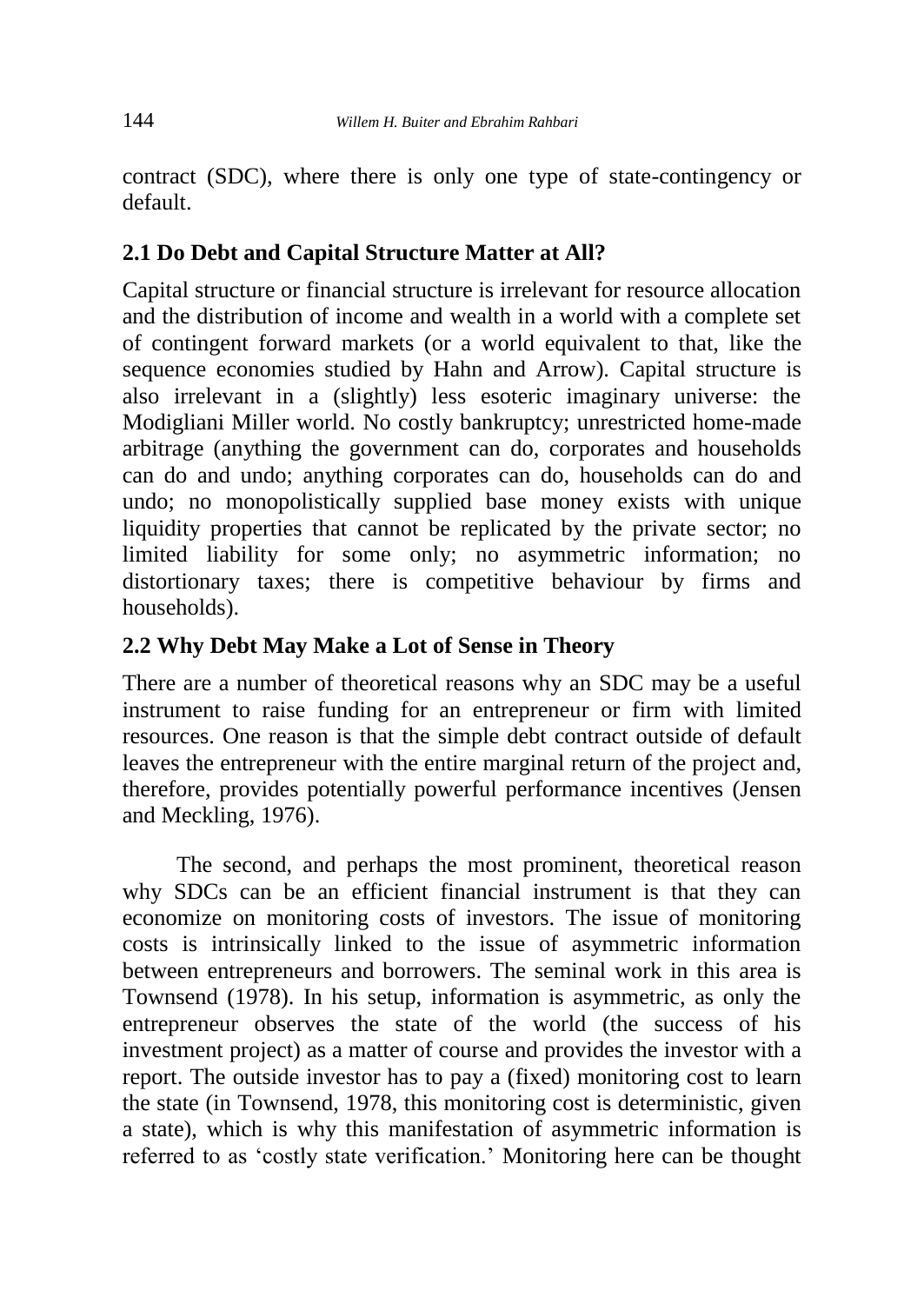of as the time, resource and opportunity cost of observing the actions of the firm, its financial position as well as the environment within which the firm operates. Monitoring costs can indeed be high as effective monitoring may require financial as well as operational expertise. But monitoring costs also include the costs associated with bankruptcy.

Townsend (1978) showed that in such a setting a contract that features constant, state-independent payments from the entrepreneur to the investor and no monitoring in the 'good states' and a state-contingent payoff (equal to the value of the project minus the cost of monitoring) in the 'bad states' is 'optimal', defined as maximising the payoff or utility of the entrepreneur, subject to satisfying a reservation (or participation) constraint for the investor. Such a contract, therefore, has the features of an SDC. The logic for the optimality of the SDC is quite intuitive: the objective is to minimize the number of states where the monitoring cost is incurred. This is achieved by paying out a relatively high amount (equal to the total proceeds from the project) in the 'bad states' where monitoring happens, which means that the fixed payment required to sustain a no-audit state is correspondingly lower – which increases the range of outcomes where no audit is needed.

Even though Townsend (1978) illustrated the logic of SDCs in reducing monitoring costs intuitively and persuasively, the set-up had a number of limitations. In particular, the SDC is not efficient ex-post: in the default region, both entrepreneur and investor could potentially be better off, if they renegotiated in a way that would potentially avoid incurring the monitoring or bankruptcy cost (i.e., the entrepreneur pays the investor the cash flow of the project minus epsilon, where epsilon is smaller than the monitoring cost, and the residual payoff to the entpreneuer is greater than zero). Furthermore, once the probability of monitoring is endogenized (given a particular state), it turns out that the SDC is no longer even optimal or ex-ante efficient, as the optimal contract would feature a positive probability (between 0 and 1) of auditing in the 'default' region. The enormous subsequent literature has clarified the circumstances under which simple debt contracts can be optimal and potentially ex-post efficient and its limitations (including Gale and Hellwig (1985); Williamson (1986), and Krasa and Vilamil (2000). Given the simplicity of the SDC, it is perhaps not surprising that SDCs in most general set-ups do not achieve the first-best allocation, but in a fairly large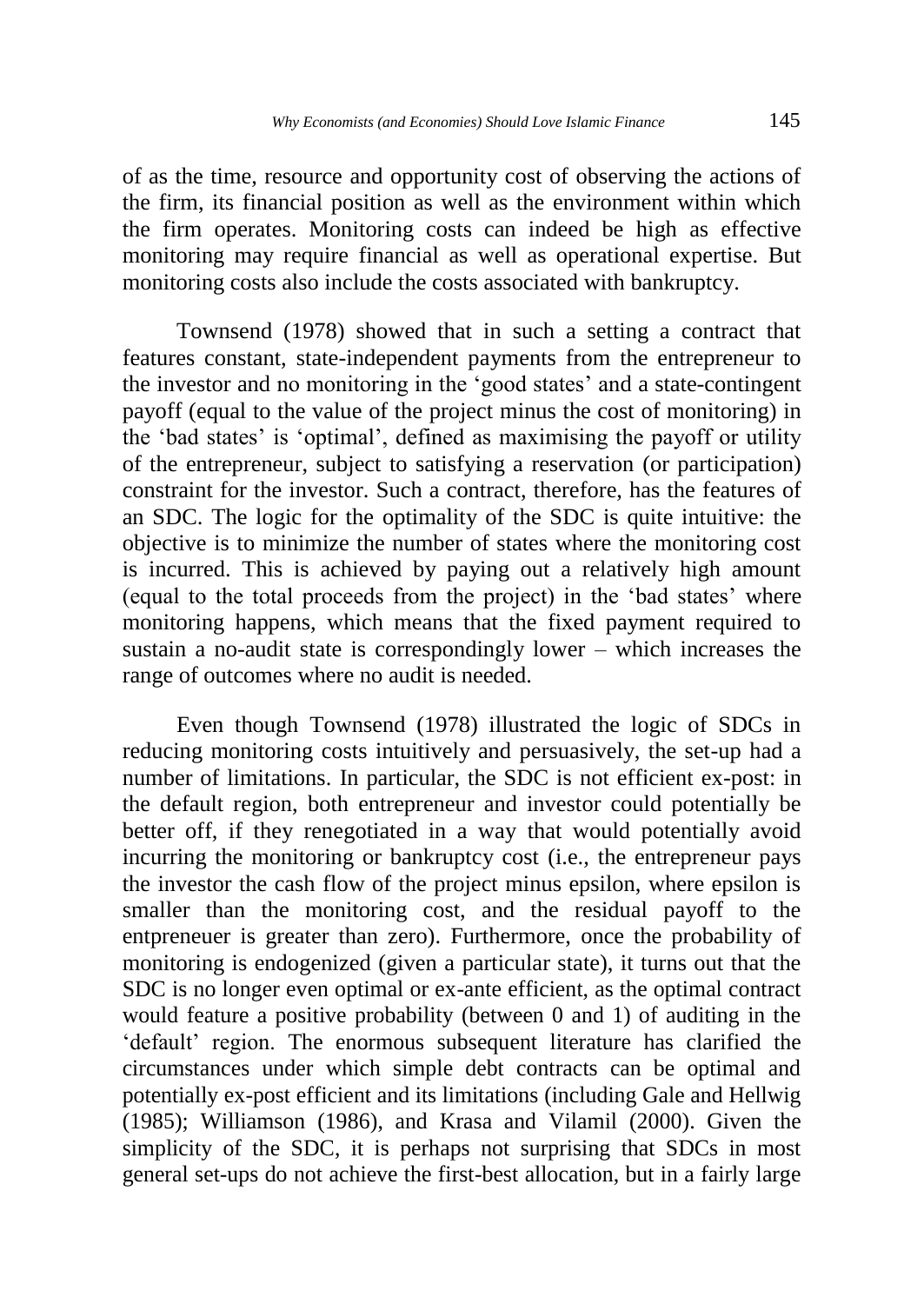range of cases studied in this literature, they can be at least constrainedefficient or achieve second-best allocations.<sup>(3)</sup>

In a world of incomplete markets and incomplete contracts and with hard budget constraints (including credible enforcement of debt contracts), debt can also have a disciplining influence on managers (as agents for the shareholders in one of the corporate principal-agent relationships). When there are hard budget constraints, debt can act as a bonding mechanism because the debtor exerts additional effort to avoid the personal costs of default and bankruptcy. Of course, this only works if the budget constraint is hard. With soft budget constraints – the situation of banks that are bailed out by the taxpayer when their debt threatens to go into default – debt has no incentive-improving and effortenhancing impact on the agent.

# **2.3 Debt and (Lack of) Trust**

A key assumption underlying the entire asymmetric information literature is that the entrepreneur (borrower) is either unable or unwilling to convey his superior information to the creditor costlessly (or at the lowest possible cost of transmitting the private information). This could occur even if the borrower is always truthful (and is known to the creditor) to be so, if conveying or communicating private information is inherently costly. This reason is not emphasized in the literature. Instead, the debt contract literature, like most of the non-cooperative game theory and contract theory literature, assumes that truth telling is no more than a tactical or strategic option. The borrower will keep his private information private and will lie about the state that has actually occurred, or about his (unobservable to the creditor) efforts or costs, whenever this is in the financial interest of the borrower. The borrower is an opportunistic liar and is known to act in this manner by the creditor. There is therefore no trust between creditor and borrower other than 'opportunistic trust' based on repeated interactions between the same borrower and creditor, when the borrower can develop a reputation for truth telling that derives from the financial value to the borrower of his

 $\ddot{\phantom{a}}$ 

<sup>(3)</sup> We cannot do the enormous literature review in financial contracting justice that has blossomed over the last 35 years. For a more detailed discussion, see Hart (1998), Bolton and Dewatripoint (2004), and Tirole (2005).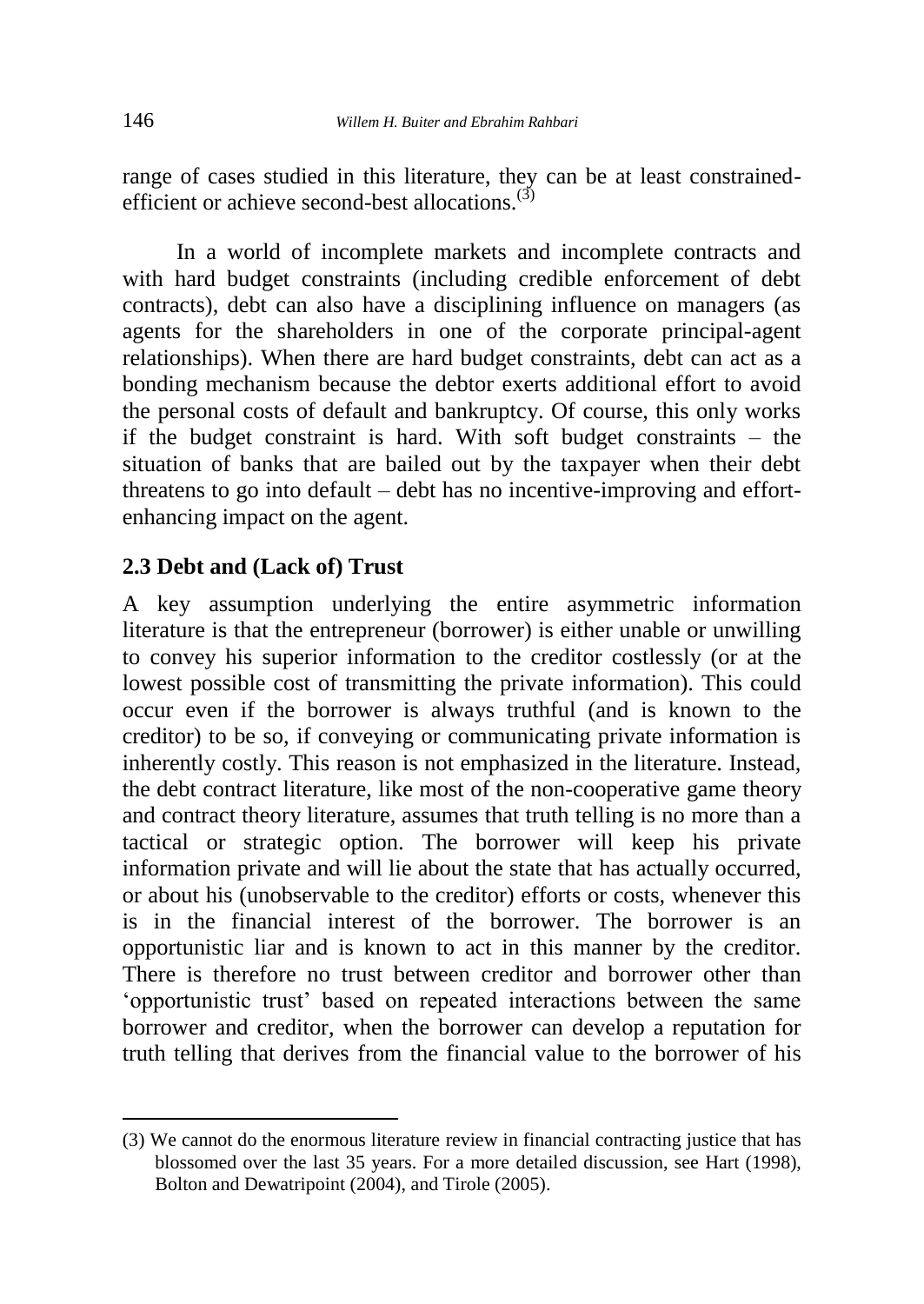reputation or when the creditor can punish the borrower ex-post for not telling the truth. $(4)$ 

The assumption that there is no intrinsic value to the borrower of truth telling – independent of the present or future monetary rewards that may be associated with telling the truth  $-$  is clearly not universally correct. Many persons don't take an opportunistic or purely instrumental view of lying versus truth telling. George Washington's "I cannot tell a lie" tale is (or was) a staple in the moral upbringing of most American children. Evolution may well have favored mutations that make truth telling a 'compulsion' - the natural course of action in exchanges of private information that is abandoned only when the cost of truth telling become unbearable. The deviation of the outcome under the SDC from the first-best, full information sharing equilibrium can be viewed as an economic metric of the cost of the absence of trust.

### **2.4 Why Debt Made a Lot of Sense in Practice**

As it turned out, debt has proved an immensely popular financial instrument in recent decades. Buiter and Rahbari (2012) showed that in a sample of 17 advanced economies gross debt in the non-financial sector (NFS, the combination of the household, non-financial corporate and general government sectors) rose more than tenfold in current US dollar terms from \$12.3 trillion to \$128.5 trillion in 2011 (see Figure 1). Relative to GDP, gross debt of non-financial sector roughly doubled from 168% of GDP to 315% of GDP. A recent study (Buttiglioni et. al., (2014)) shows that the global ratio of gross non-financial debt as a share of aannual GDP has risen every year since (at least) the beginning of this century from just over 160 percent to just under 215 percent.

 $\overline{a}$ 

<sup>(4)</sup> This of course only works if, with some delay, the creditor uncovers the truth.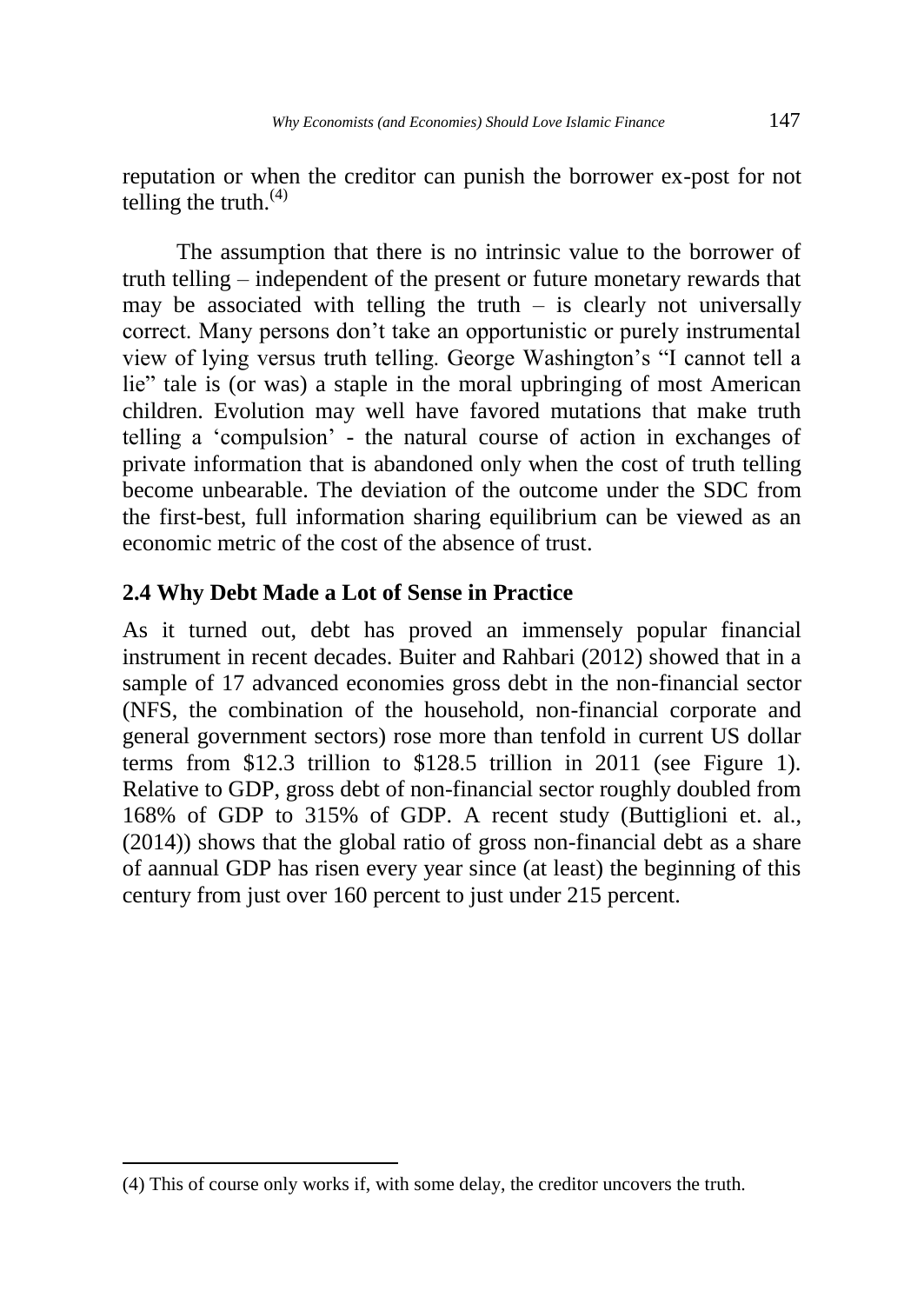



Note:  $HH =$  household, NFC = non-financial corporation,  $GG =$  general government. Nonfinancial sector gross debt equals the sum of HH, NFC and GG gross debt. Gross debt corresponds to financial liabilities for HHs and the GG, and financial liabilities excluding shares and other equity for NFCs. The countries covered are Japan, Italy, UK, Portugal, Spain, Belgium, Greece, France, Finland, Netherlands, US, Korea, Australia, Austria, Sweden, Germany and Canada.

Source: OECD, National Sources and Citi Research

The increase in debt has been very broad-based, rising in most countries and in most sectors (see Figures 2 and 3). Of 26 advanced economies considered in Buiter and Rahbari (2012), all without exception saw an increase in NFS gross debt between 1995 and 2011. Household, nonfinancial corporate and general government gross debt all increased for the advanced economy aggregate, with private debt rising more strongly before the global financial crisis, whereas public debt rose sharply thereafter. Since 2009, emerging markets have been leveraging up rapidly, mainly in the corporate sector, but also, in quite a few countries, in the household sector, the banking sector and the public sector.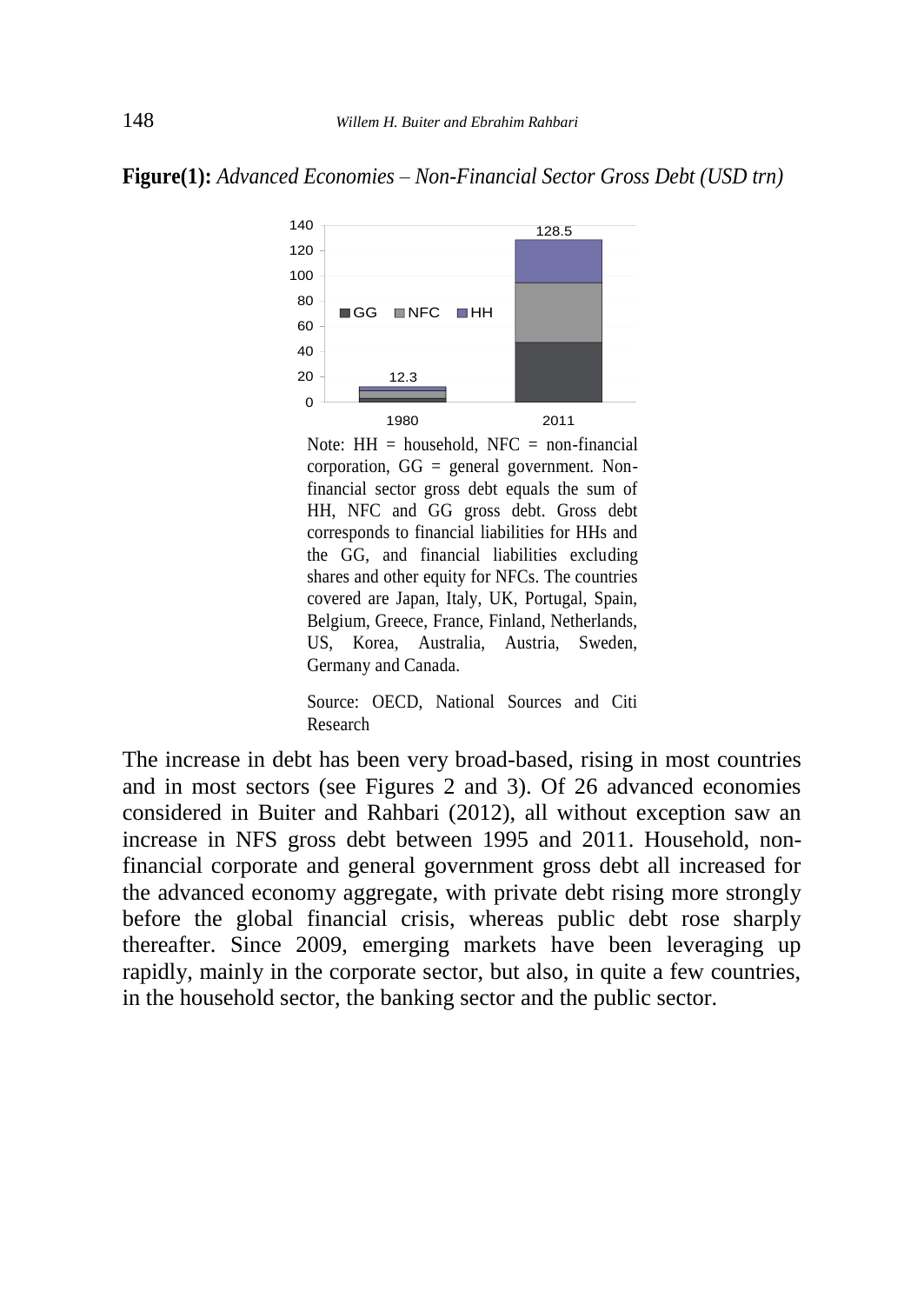





Note: Advanced Economy gross debt by sector is constructed as gross debt weighted by the time-varying shares of nominal GDP in 17 countries (Australia, Austria, Belgium, Canada, Finland, France, Germany, Greece, Italy, Japan, Korea, the Netherlands, Portugal, Spain, Sweden, UK and US). NFS is the non-financial sector (sum of HHs, NFCs and the GG). Gross debt is equal to total financial liabilities for HH and the public sector, and to total financial liabilities fewer shares and other equities for NFC. Values are on a non-consolidated basis except for Portugal and Australia.

#### Source: IMF, OECD, National Sources and Citi Research

The extraordinary rise in debt levels was only loosely related to the theoretical benefits that debt offers, which we discussed above. Rather, increasing debt was the result of a complex economic, political, social and financial dynamic equilibrium, which seemed at least locally quite stable for as long as asset prices were rising. The attraction of the debt to its holders is, as noted earlier, that it offers, or appears to offer, a predictable, safe income stream. The perception of safety, or better the delusion of safety for the creditor, was systematically buttressed by rating agencies', issuers' and analysts' wilful or clueless mischaracterisation (i.e., egregious understatement) of the riskiness of debt. The perception of safety and its representation, perhaps slightly encouraged by the theoretical argument that debt did not require much monitoring once it had been issued, left investors all too happy to ignore the risks and to skimp on the investigation of the creditworthiness of the would-be borrower before the debt contract was signed.

Debt is attractive to issuers because, among other advantages, it provides leverage, in the economic sense of the word, or in the words of the Counterparty Risk Management Group II (2005): "…leverage exists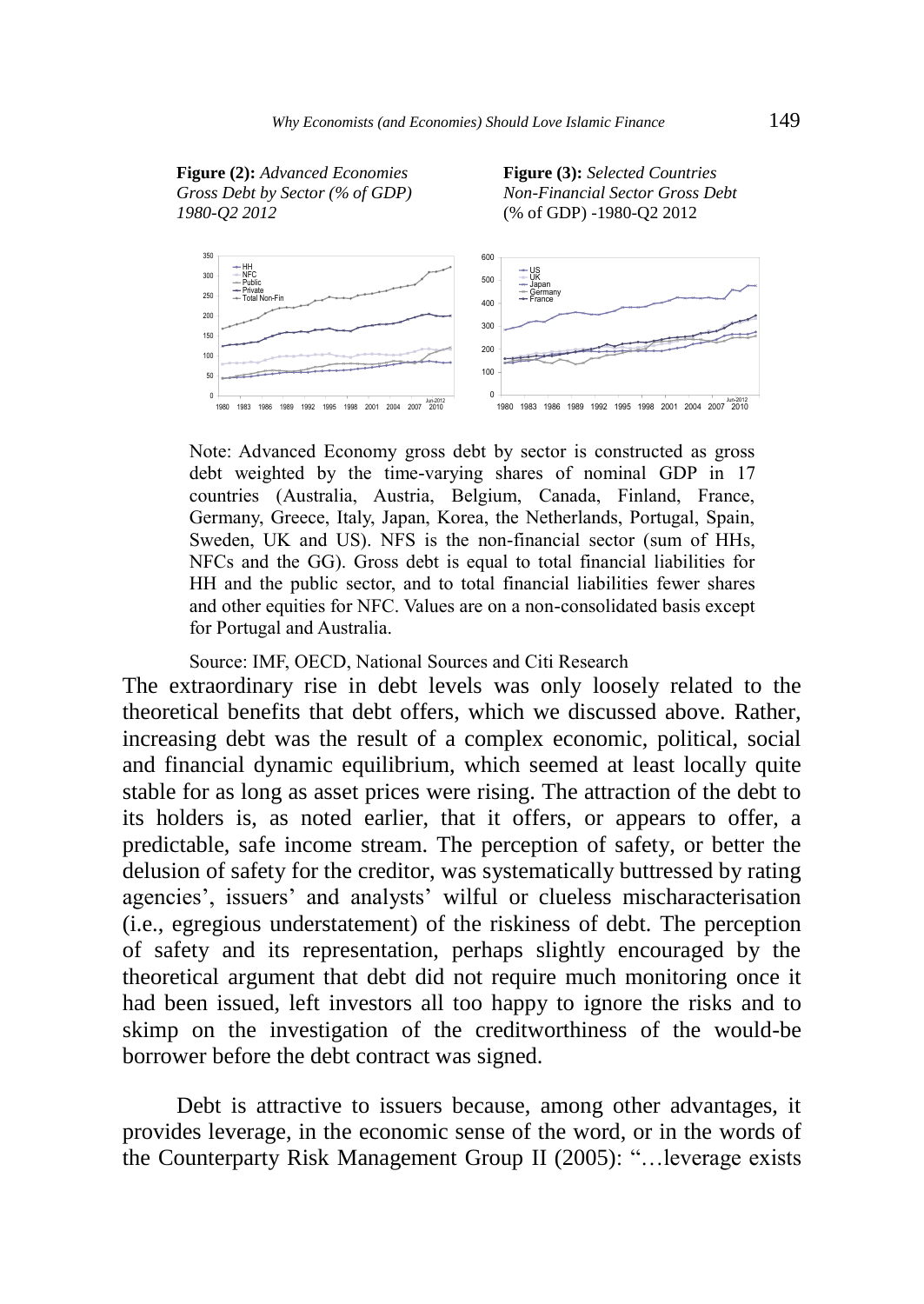whenever an entity is exposed to changes in the value of an asset over time without having first disbursed cash equal to the value of that asset at the beginning of the period." For a corporate entity seeking external finance, leverage is nice if you can get it. It magnifies the range of potential returns and, with limited liability, the return prospects are asymmetric: I (the borrower) win - I keep the spoils. I lose - you (the lender) lose too. For households and non-financial businesses, borrowing allowed an increase in current spending, for consumption or capital expenditure. Raising equity could in principle do the same, but was much harder, perhaps because it is much more difficult to pretend that equity investments are safe, particularly after the dotcom bust of the early 2000s. And debt also often provides tax benefits that equity funding does not, as many countries then (and still many, but slightly fewer countries today) allow interest and sometimes even part of the principal payments of debt to be deducted from taxable income.

But debt was not only attractive to private lenders and borrowers. Governments have, of course, also been enthusiastic borrowers in recent decades, particularly so after the GFC. Governments, regulators and supervisors were also first-order cheerleaders for the safety of debt, starting with government debt (including the notorious zero capital risk weights for certain sovereign exposures for banks under the Standardised Approach of the Basel capital framework and the endless proclamations that sovereign debt was safe that have been made by government officials over the years). But governments not only promoted their own debt, as Rajan (2010) highlighted so persuasively, politicians did their utmost to encourage the cult of debt, particularly for households.<sup>(5)</sup> One major motivation has been that growing access to debt for lower-income households in the advanced economies allowed these households to sustain or even boost, for many years, their consumption levels and home purchases, despite the fact that their incomes stagnated and inequalities of income, wealth and opportunity were widening for much of the past four decades. In such a set-up, light-touch financial regulation and the various tax subsidies governments introduced adopted for debt over the years can hardly be called a surprise or a coincidence.

 $\overline{a}$ 

<sup>(5)</sup> Rajan (2010) did so mostly with reference to the US, but his point applies more broadly.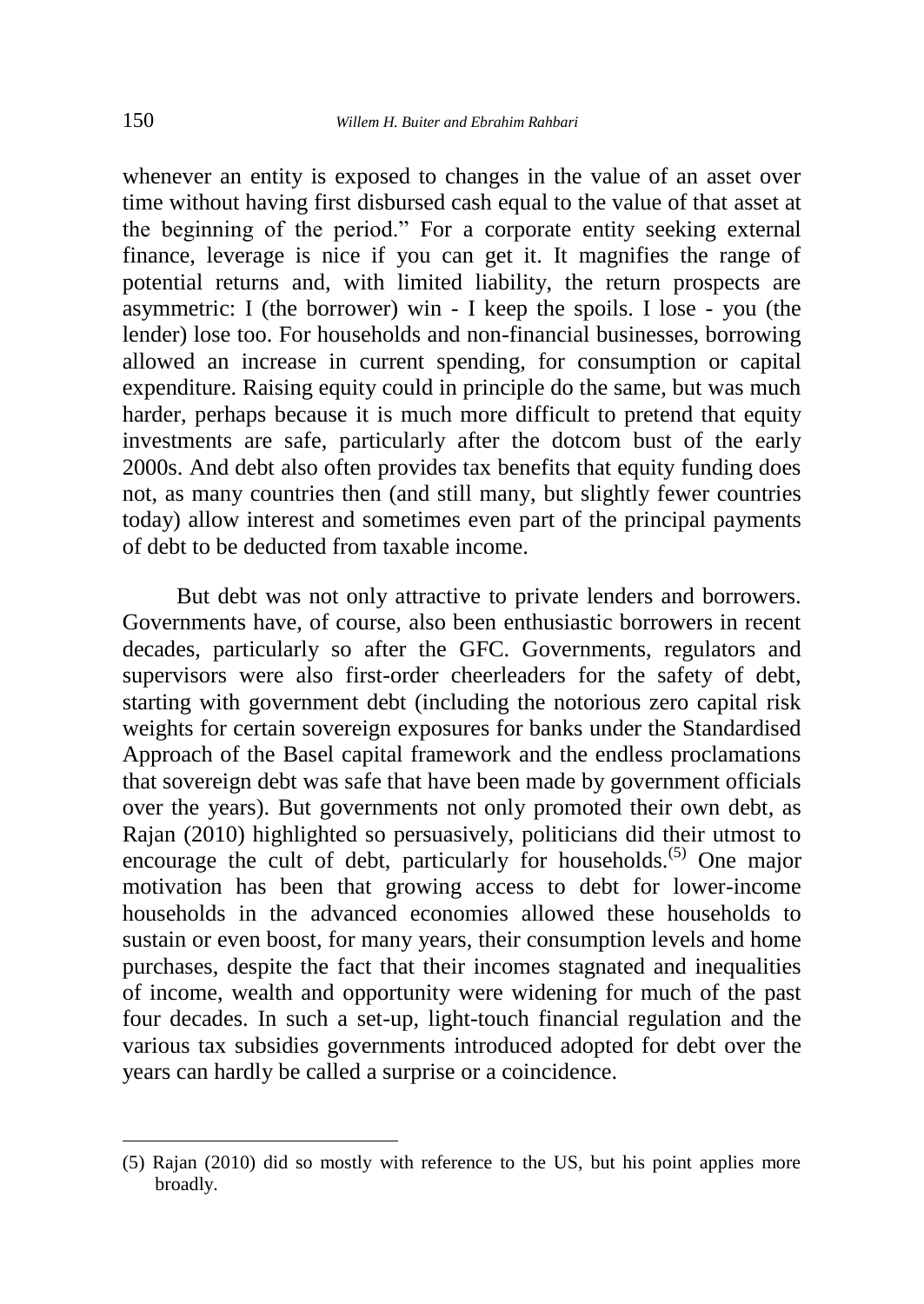There was thus an extraordinary confluence of interests between borrowers and lenders in the private sector, the financial sector, and governments to encourage ever more debt issuance. Since the start of the Great Moderation, rising asset prices (increasing the value of homes and stocks as collateral) and the absence of deep and long recessions that could have impaired debt service capacity provided the last two missing pieces of the puzzle which allowed everyone involved to believe, or pretend to believe, that all was well, even though debt levels continued to rise, seemingly without limit.

#### **3. The Problems of Debt in Theory**

We noted above that the contracting literature has pointed out various limitations to the view that debt contracts may help achieving efficient and perhaps even first-best allocations. But far from stopping there, even the theoretical literature has been well aware for decades that debt can be positively harmful. There are three (related) costs and risks of debt that are particularly notable: i) the fact that debt, particularly when it is large, gives rise to behavioural distortions, ii) the fact that bankruptcy costs are typically large, and iii) the fact that behavioural distortions, large bankruptcy costs and the high interconnectedness of modern societies and financial systems can create the potential for "chains of default", with often devastating consequences.

The academic literature has emphasized that debt, particularly when it is relatively large, can cause either underinvestment (the debt overhang problem of Myers (1977) or excessive risk-taking. For the former (debt overhang), the presence of existing (relatively large) debt means an entrepreneur faced with a capital call for an investment project or considering a new (positive NPV) investment project, may refuse to invest because the capital injection (by reducing the probability of default) would also lead to a wealth transfer to the existing lenders. For the latter, the presence of debt coupled with limited liability aggravates the issue that equity has a convex payoff function: the equity owner is able to capture all of the upside (after costs, including debt service), but her losses are limited to losing her equity investment. Debt, particularly if it is large enough, can, therefore, systematically induce adverse behavioral distortions in the decisions of individual households and businesses.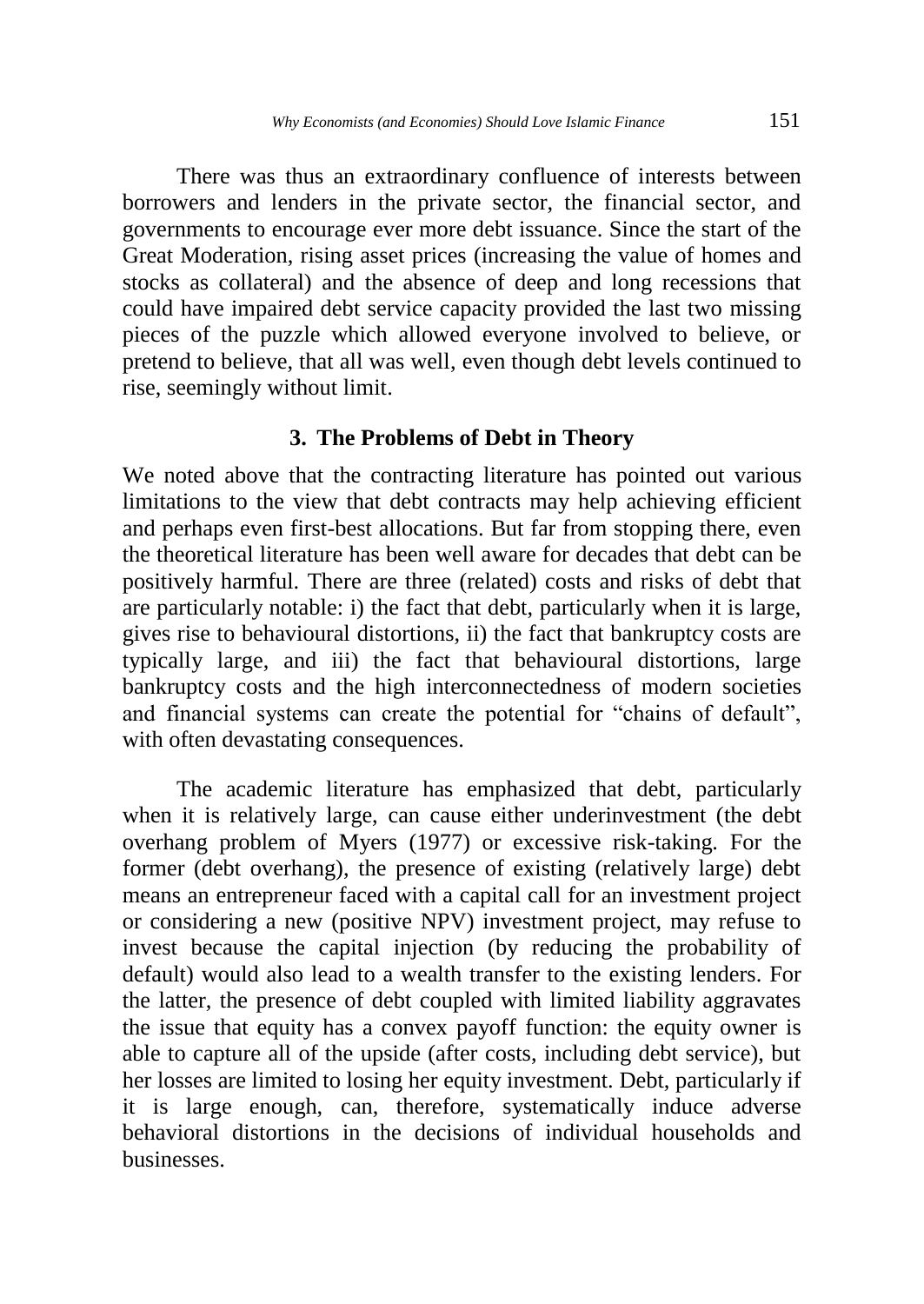The second issue concerns bankruptcy costs. The bankruptcy process is privately and socially costly. It involves a waste of real resources. The wasted resources include the costs of legal procedures, law enforcement and time and effort spent by the borrower and the lender during the bankruptcy process. In the case of corporate bankruptcy it also includes the likely real resource costs of interruptions to business continuity during the bankruptcy process and, should the bankrupt enterprise cease to function as a going concern, the likelihood that the value of the enterprise as a going concern is less than the value of the assets that can be realized when the enterprise is liquidated, broken up or sold. The costs of bankruptcy are, therefore, often large. They are partly a policy choice, and inefficient judicial procedures needlessly raise the bankruptcy costs further. Such inefficiencies should be eliminated where possible. But even the most efficient insolvency procedures are likely to involve significant disruption.

The resource costs of bankruptcy would be less of an issue if, as some of the academic literature had argued, the (private) costs of bankruptcy (to the entrepreneur) would be sufficient to provide incentives for entrepreneurs to avoid bankruptcy altogether. But in an uncertain world, even the right incentives do not rule out the 'bad' outcomes. Even worse, as noted above large existing debt may, in fact, encourage excessive risk-taking and thereby increase the incidence of bankruptcy.

Debt overhang and excessive risk taking imply that the actions of the debtors create negative externalities for the lenders, which suggests that the social consequences of too much debt can be very problematic. Bankruptcy costs are socially costly even if the bankruptcy only involves an individual entity (and perhaps an individual investor). But the problem of excessive debt in the aggregate is generally much more serious than in the individual borrower-lender relationships. One reason is various feedback loops associated with debt, default, large bankruptcy costs and illiquid asset markets, that can aggravate individual manifestations of insolvency (or, in the absence of an effective lender of last resort, may even be triggered by lack of market or funding liquidity) into systemic crises, as fire sales push down the value of asset prices and the potential for chains of default arise, whereby the insolvency of one institution causes the potential default of many others. Excessive debt can,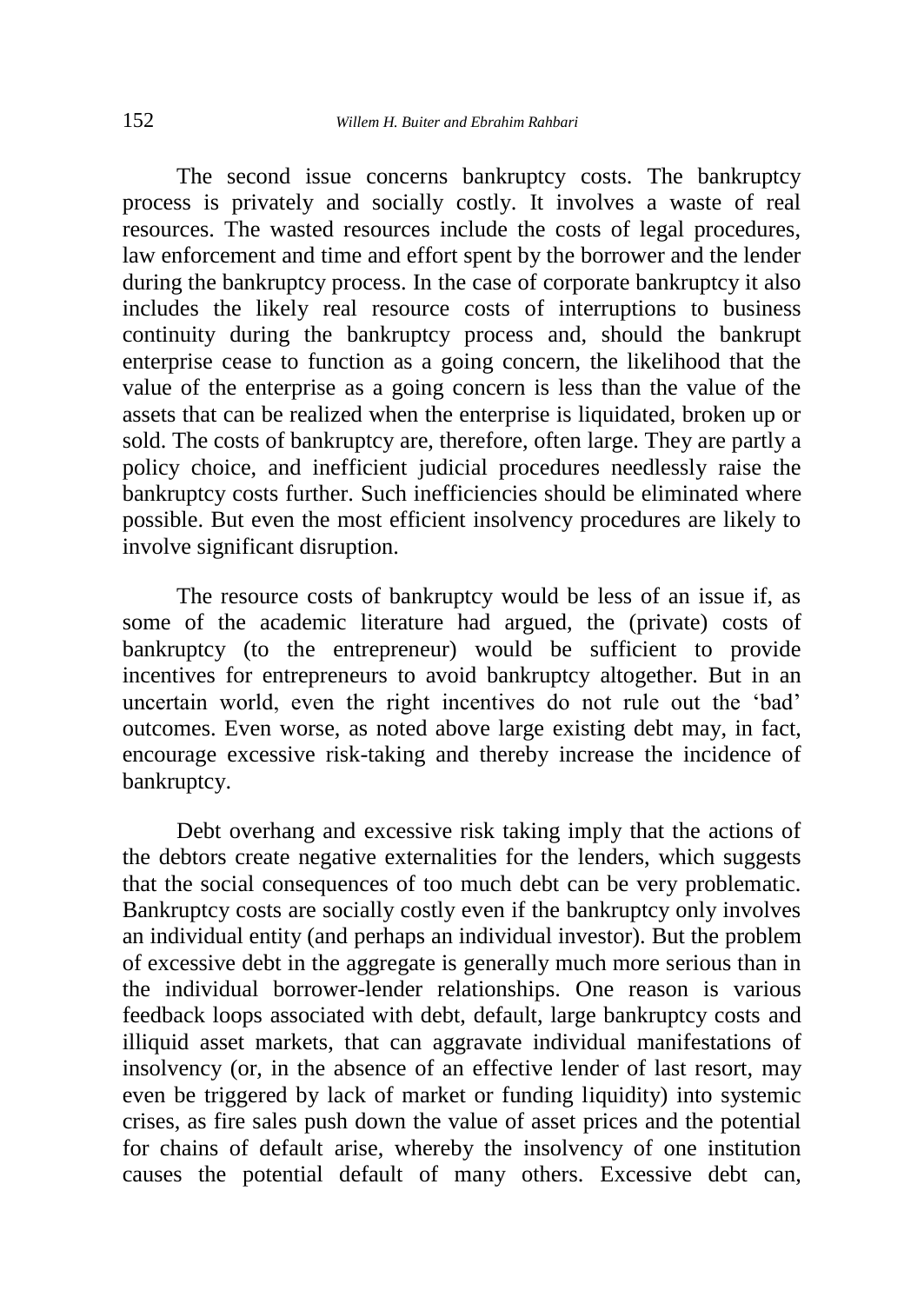therefore, cause systemic crises, and such systemic crises can have very large and potentially long-lasting effects on actual and potential output, unemployment, and capacity use.

The second reason why excessive aggregate debt is socially costly is that if debt is considered excessive by public or private economic actors, the process of bringing down debt can be long-lasting and painful, even if it does not create a financial crisis, or even after the crisis phase has passed. Coordination problems in the process of debt reduction often substantially increase the private and social cost of debt reduction, as agents attempt to raise their saving rates in response to the excessive level of their debt without a matching increase in planned investment (capital expenditure) by either the agents planning to raise their saving rates or by other agents at home or abroad. This can give rise to Keynes' so-called 'paradox of thrift'. We consider this in the next Section.

#### **4. Problems of Debt in Practice**

The major problems of debt in practice are credit busts and slow recoveries in advanced economies. Excessive borrowing has been at the heart of a large number of financial crises, including the recent GFC that started in late 2007 and lasted into 2010, and the Eurozone sovereign debt and banking crises since 2010. The impact of the GFC and the euro area sovereign debt and banking crises on output and employment has been very large. And across countries, countries that had seen a larger build-up of debt prior to the crisis were hit harder during the crisis. Thus, Buiter and Rahbari (2012) note that for a 10pp larger increase in the precrisis non-financial sector gross debt-to-GDP ratio, the GDP loss (the difference between real GDP had it continued to grow at its pre-crisis trend and actual GDP) has been 2.2ppts higher, on average, in a sample of 30 advanced countries, and the increase in debt alone can 'explain' – in a purely statistical sense – almost 40% of the variation in GDP performance relative to trend.

Excessive debt causes financial crises and aggravates the resulting output and employment loss. It also tends to lead to slower recoveries. Recoveries in the advanced economies since the GFC have been disappointing across virtually all advanced economies, including the US. This is in line with historical evidence that suggests that deleveraging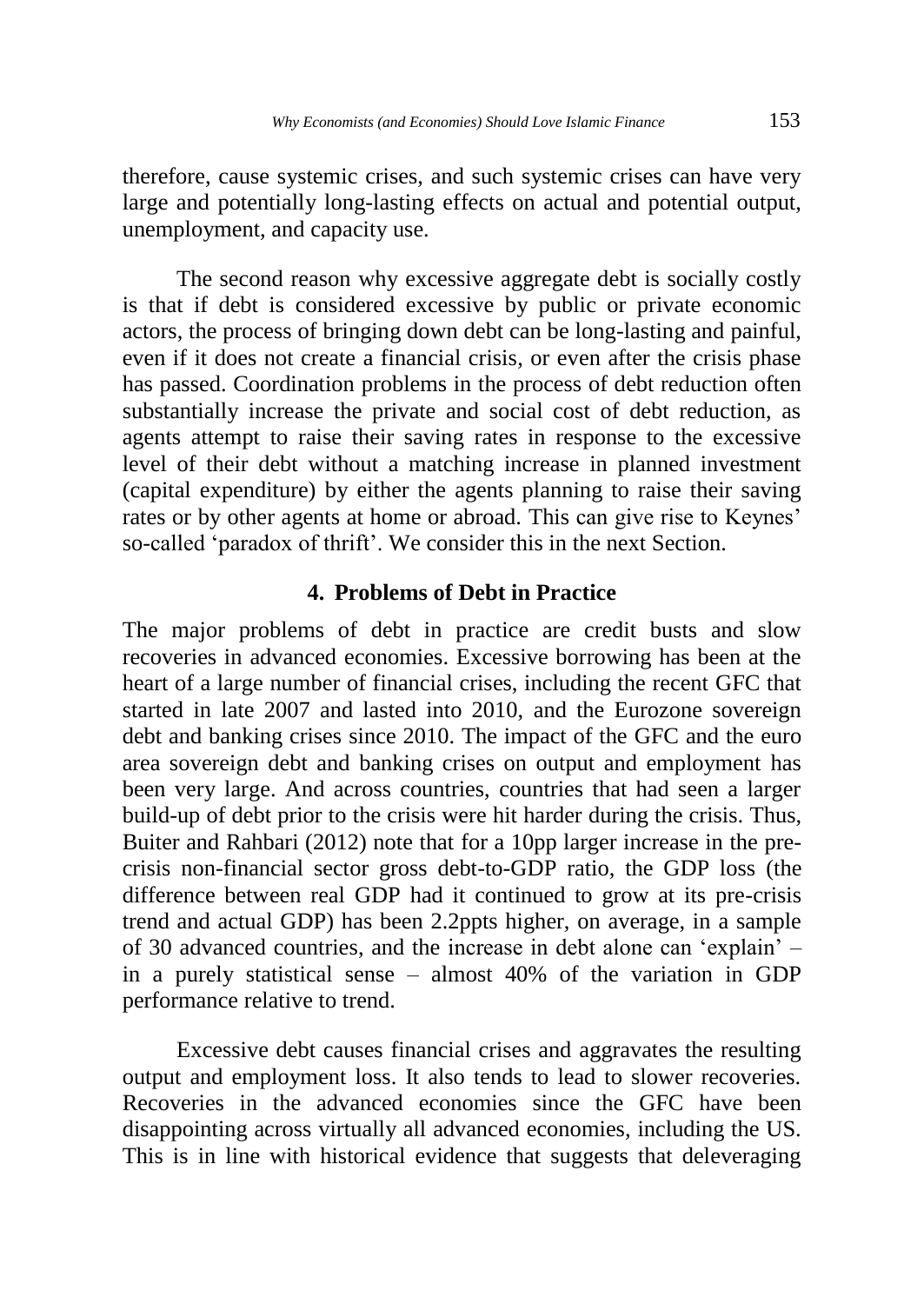episodes after financial crises result in slower recoveries, as the debt overhang hits both credit supply and credit demand and coordination failures prevent an orderly deleveraging process. In a closed system (like the world economy) it has to be the case that system-wide aggregate saving has to equal system-wide aggregate investment. Even though this relationship holds identically ex-post, that is, for realized saving and investment flows and for purchases and sales of financial instruments, it need not hold ex-ante, for planned investment and saving and for planned financial asset accumulation and decumulation. It can, therefore, be viewed, ex-ante, as a coordination constraint. Failure for it to hold exante can result in the revenge of the 'paradox of thrift'.

In the Keynesian textbook model, the paradox of thrift described a situation where a planned increase in saving by current-disposableincome-constrained households (that is, a planned or ex-ante reduction in household consumption demand at a given level of household disposable income) weakens output and employment to the point that actual, realized or ex-post saving instead of rising as planned, rises less, stays constant or even falls because lower consumption demand lowers production and thus household disposable income. We saw variants of these destructive feedback loops at work throughout the periphery of the euro area, in the UK and in core euro area countries like the Netherlands, where the realization in 2011 by households that they were excessively indebted contributed to a major slowdown in private consumption demand and a recession.

# **4.1 A Key Obstacle to Recovery, Growth and Prosperity in the Advanced Economies: Too Much Debt and Too Little Equity**

The world continues to drown in debt, although the drowning process is now a gradual and protracted one rather than the fast and violent debt implosions of the GFC. Private sector debt- to-GDP ratios in most advanced economies are now coming down slowly or at least are no longer rising, but the levels are still dangerously elevated in most countries, including the US, the UK, Scandinavia, the euro area and Japan (see Buiter, 2011) and Buiter and Rahbari (2012a,b). In many advanced economies, including the US, the UK, Japan and most of the euro area member states, the public debt and the public debt to GDP ratio continue to rise. It is our view that it is only the extraordinarily (and probably unsustainably) low levels of nominal and real interest rates that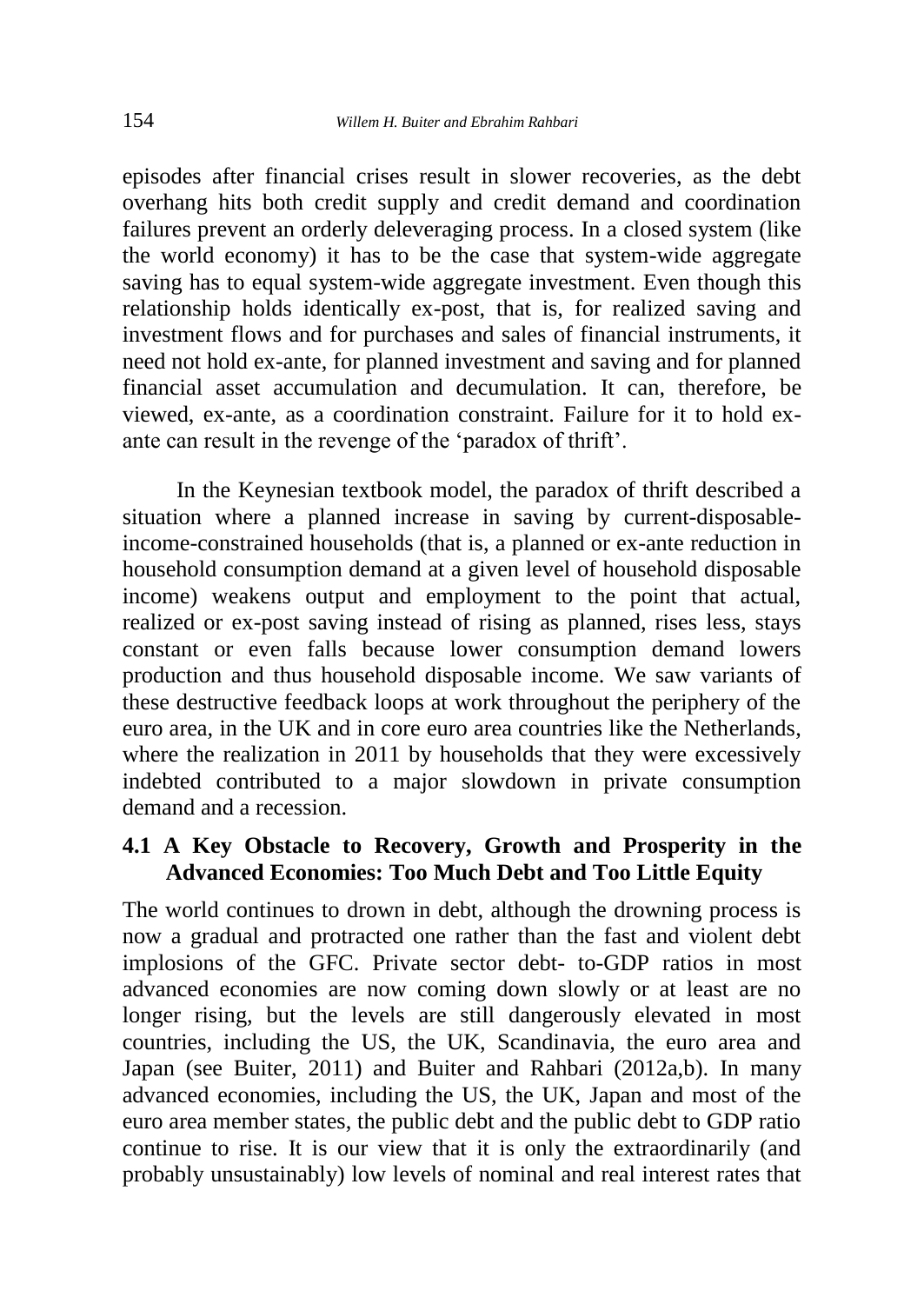prevent acute sovereign and household debt crises in many advanced economies. If debt service does not create widespread problems at the moment, this is because of the extraordinarily (and unsustainably) low levels of official policy rates (which are at or near the effective lower bound almost everywhere), of long-term safe rates, term spreads and credit risk spreads. After all, it isn't too hard to stay current on interest obligations if the risk-free nominal interest rate is about zero at the short end and for 10-year maturities, around 0.60% in Japan, around 0.80 percent in Germany and around 2.02% in the US, with the associated real rates around zero at the long end and negative at the short end. If lender forbearance, backed up by regulatory forbearance, allows debt to be rolled over as long as the interest is paid, a financial crunch can be postponed for a considerable period of time.

The configuration of slow growth, subdued inflation and an excessive debt burden rendered manageable only because of the extraordinarily low interest rates in the advanced economies creates a stark dilemma. Demand-stimulating policies that would under normal circumstances promote faster growth (expansionary monetary and fiscal policies, say) would also likely raise nominal and real interest rates.<sup>(6)</sup> If households, governments and in some cases also non-financial corporates are highly leveraged, the increased debt service burden caused by higher interest rates could create financial distress, depress private demand and force the fiscal authorities to forego their expansionary, debt-financed fiscal policies. We would be in an excessive debt trap, a self-sustaining dysfunctional equilibrium with low growth and low real and nominal interest rates, a situation characterized as secular stagnation by Lawrence Summers (2014) (see also Buiter, Rahbari and Seydl (2014)).

We have argued elsewhere that even if we choose not to equitize the excessive debt, or to restructure it and remove it as an obstacle to demand growth, secular stagnation of the kind described by Summers, driven by deficient aggregate demand (and possibly aggravated by the damaging effect of long periods of excess capacity and unemployment on

<sup>(6)</sup> Expansionary monetary policy would likely involve lower short-term nominal and real interest rates, higher longer-term nominal interest rates if it raises inflationary expectations with an indeterminate impact on longer-term real rates. Expansionary fiscal policy would raise nominal and real interest rates, in the short run and, if sustained, also in the long run.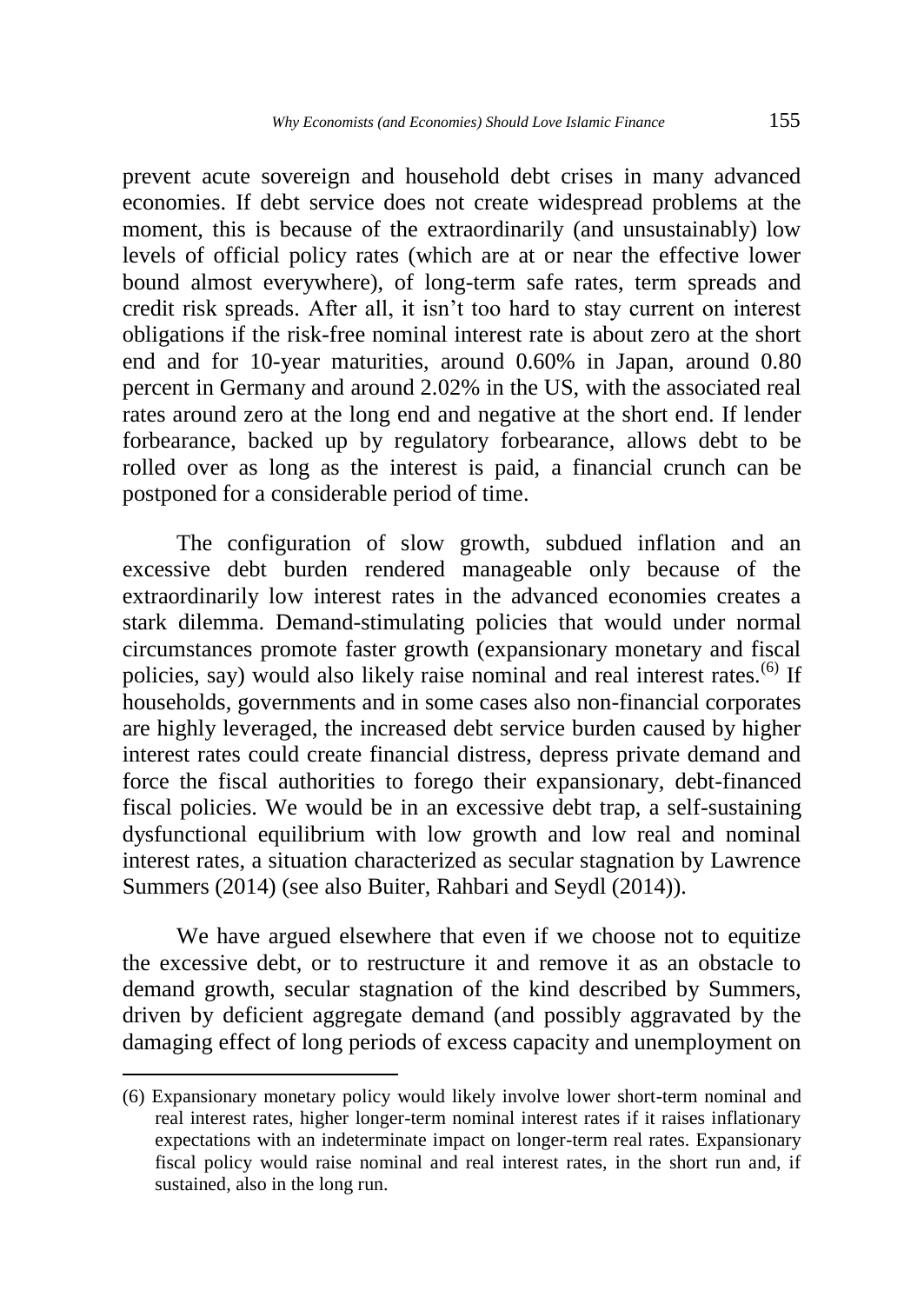the growth rate of potential output – hysteresis or path-dependence effects) is not an act of God or of nature, but a manifestation of policy failure: the inability or unwillingness to engage in a coordinated monetary and fiscal stimulus. A temporary fiscal stimulus, funded through a permanent increase in the monetary base can always be scaled up to a level sufficient to produce full employment, a high degree of capacity utilization and any desired rate of inflation. Why there has been no greater recourse to 'helicopter money' drops of this kind is an abiding mystery in a world with idle resources and below-target inflation. Clearly, such a coordinated monetary-fiscal stimulus will not raise the level and/or growth rate of the path of potential output significantly (except through hysteresis effects). Structural reforms or supply-side measures will be necessary to achieve that.

# **5. The Solution to Excessive Debt is Less Debt and More Equity**

If too much debt and too little capital are (part of) the problem, then the conversion of existing debt into equity and a shift towards equity financing at the expense of debt finance for new investments is (part of) the solution. This is where the intrinsic attraction of Islamic finance lies for economists and everyone who attaches an appropriately large weight to financial stability.

# **5.1 The Equitisation of Bank Debt**

We have on many occasions advocated the recapitalisation of banks through mandatory debt-to-equity conversions. Ideally this would occur through an expedited process of 'insolvency lite', through the special resolution mechanisms (SRR) that exist (or where they don't exist ought to be created in a hurry) for banks and other systemically important institutions. Simply, the unsecured creditors of banks and similar institutions, starting with those holding subordinated debt and working up the seniority ladder until enough capital has been created, receive a letter in the mail saying: "Congratulations, you are now a shareholder. There will be no dividends or share repurchases for a while."

This is fair - certainly much fairer than making the taxpayer shoulder the burden of recapitalizing systemically important financial institutions cough. We are not convinced by the argument that the need to recapitalize the banking sector (and other SIFIs) is due principally to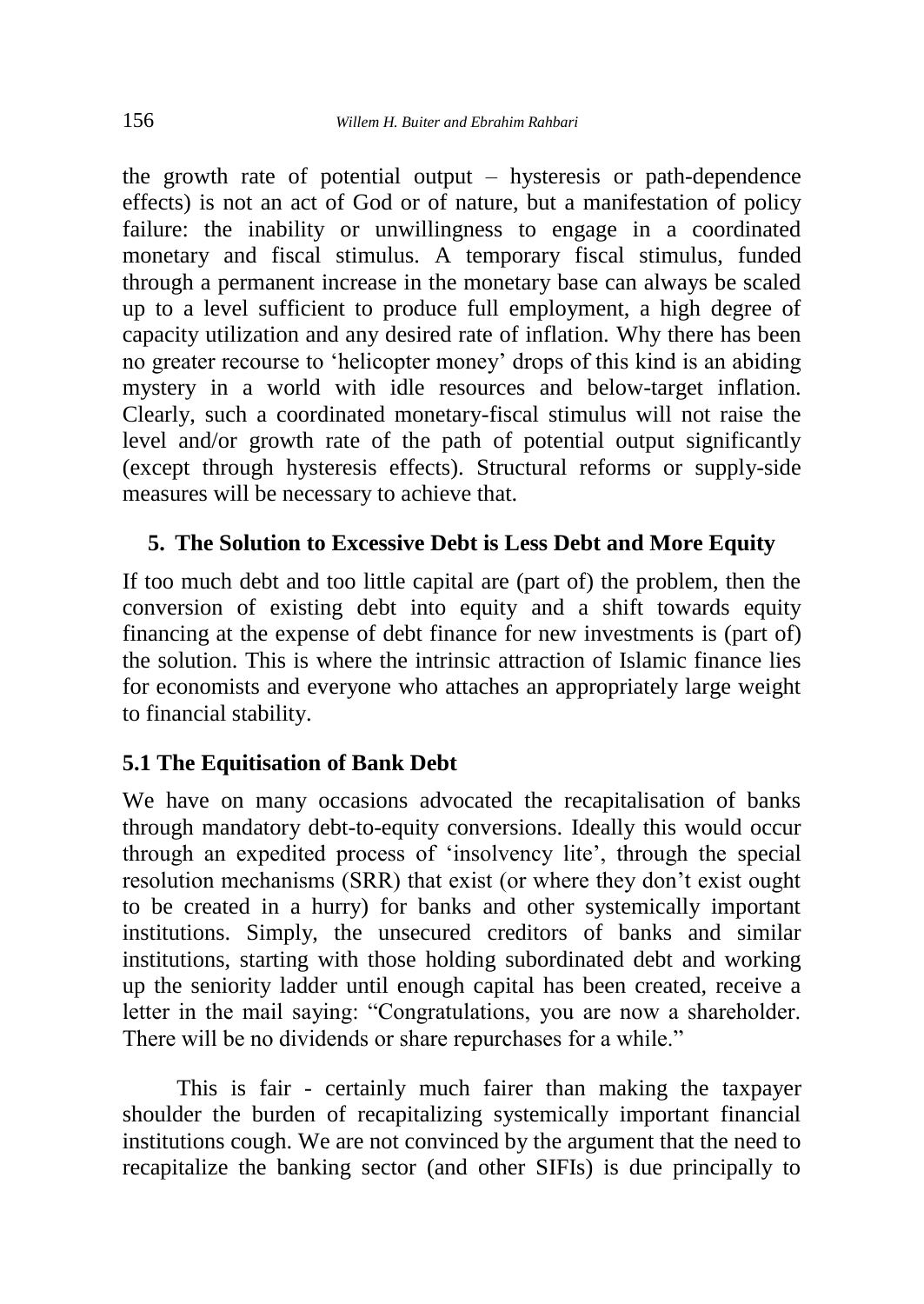regulatory and supervisory failures; that these regulatory and supervisory failures are due to a failure of governments and parliaments to provide proper oversight; and that the tax payers and beneficiaries of public spending are ultimately responsible for having elected malfunctioning parliaments and governments. Unsecured creditor bail-ins are also efficient, properly aligning incentives for future risk taking. The unsecured creditors have had the benefit for many years of gratis default insurance. It is time they engaged in some true risk and profit-sharing.

# **5.2 The Equitisation of Mortgage Debt**

Classic debt contracts are especially inappropriate for households, because the two main assets of households, human capital and owneroccupied property, are both illiquid. Human capital also constitutes bad collateral should a household be in need of external funds, because debt slavery and similar arrangements (like indentured workers) are illegal in most countries. But household mortgage debt could be turned into an equity claim. Many proposals for joint equity mortgage products have been floated in the US for quite a while now, and some have been implemented. It turns out that most of these proposals amount to a rediscovery of the traditional Islamic mortgage. For a new equity mortgage, the bank would start off as the owner of the property that secures the mortgage. The contract could take the following form. With a 20-year mortgage, say, the 'borrower/tenant' would pay the owner(s), initially just the bank, a rental to live in the property, plus a periodic payment transferring part of the equity in the property to the tenant, say 5 percent of the purchase price each year for a 100% mortgage to value ratio.

The initial value of the equity (the purchase price) is, if there is no speculative bubble, the present discounted value of the rentals expected not just over the 20 years of the mortgage contract, but over the entire economic life of the property. The actual rental payments could either be fixed in advance or be revised periodically in accordance with changing conditions in the local rental market Each period the bank would only receive a share of the total rental income from the property equal to its remaining equity share,  $s_t$  say, in period  $t$ . The tenant/mortgage borrower would pay a share  $1 - s_t$  of the total rental to himself. As long as the tenant/mortgage borrower meets the terms of the contract, he cannot be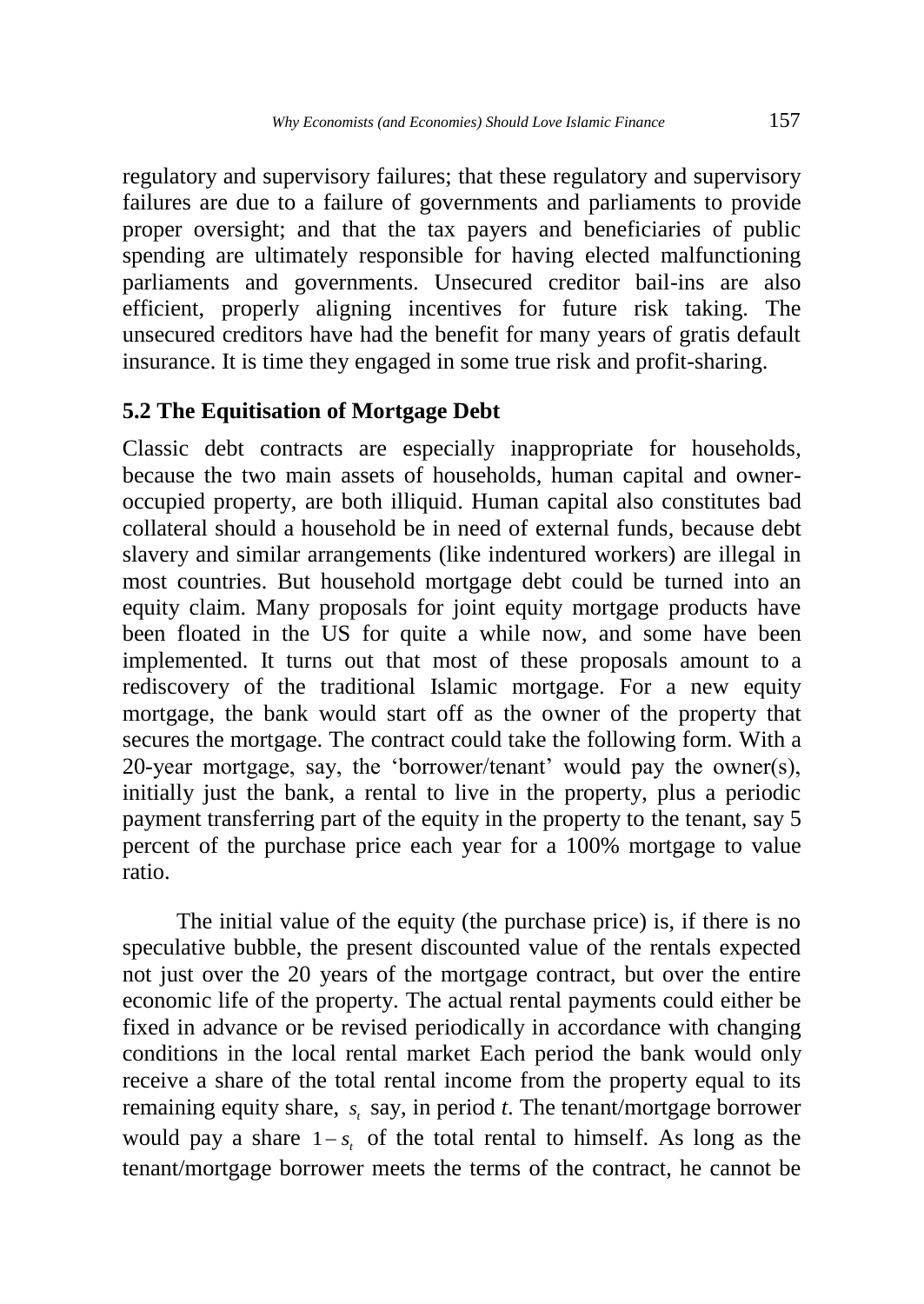forced to vacate the property. If the tenant does not pay the rental, he can be evicted following the proper legal processes. The bank could sell its share of the property (and the right to collect the rents for the remainder of the mortgage). It would have a stake in the upside (and the downside) of the property market.

If during a given year the tenant/mortgage borrower can pay the rental but does not have the resources to purchase the next 5% equity share from the bank (say because of unemployment, ill-health or some other misfortune), he can skip that payment. Indeed, if the tenant/mortgage borrower has acquired some equity share in the property he lives in, he can sell some or all of this equity back to the bank if he is strapped for money. The risk of eviction for non-performance is lower with a joint equity or Islamic mortgage than with a classical mortgage. Also, costly re-possession procedures are less likely.

A mortgage contract of this nature (suitably modified to allow for past interest and amortisation) could be offered to existing mortgage holders who are in default on their mortgages as an alternative to repossession. It could significantly reduce the socially wasteful repossession costs, which have been estimated for the US at between \$50,000 and \$80,000 per property repossessed. It could also be offered as an alternative to regular mortgages for new home borrowers.

# **5.3 The Equitisation of Public Debt**

How can we turn public debt into something more akin to equity? One way would be to replace regular fixed or variable interest rate bonds by a security that would have the growth rate of nominal GDP (plus or minus some fixed number) as its interest rate. For simplicity consider the case where the nominal interest rate equals the growth rate of nominal GDP. With \$1 million worth of 10-year debt, for instance, there would be an amortisation of \$100,000 each year, unless the growth rate of nominal GDP that year were negative. With 5 percent nominal GDP growth in the first year, interest that year would be \$50,000. With minus 2 percent nominal GDP growth in year 1, interest payments would be minus 10,000, which could be paid as a reduction in principal repayments that year to \$90,000.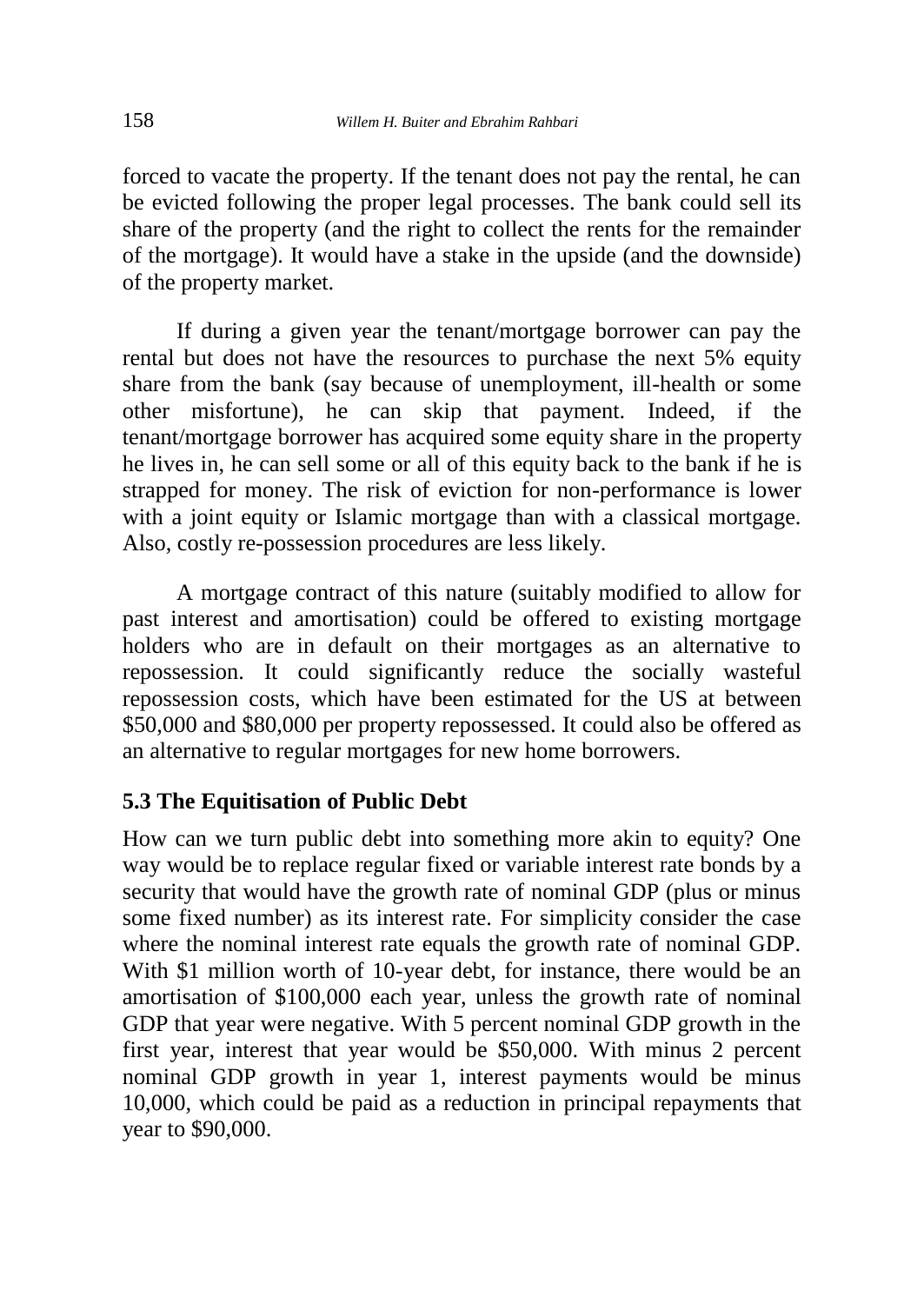This way, with government revenues and deficits so closely coupled to GDP (as a measure of the effective potential tax base), weak growth would reduce the expansion of the public debt through the intrinsic debt dynamics that comes out of the product of the interest rate and the outstanding stock of debt.

Argentina issued real GDP growth warrants following its latest debt default in 2002. Of course, this could only work if the statistical office in the country were independent of the government and did not fiddle the GDP growth data to minimize the government's interest burden. A way to handle the long-lasting stream of GDP revisions would also have to be found, but such technical problems can surely be overcome. Even without fiddling the data, the fact that the growth rate of nominal GDP is, within limits, controllable by the government, could create worries about adverse incentive effects on the borrowing government. It is, however, hard to imagine a government that would slow down the growth rate of its economy just to reduce the interest rate on its debt.

This form of risk-sharing between the borrowing government and the investor would seem to be of interest not just in crisis situations but more generally. New government borrowing could take this form even for governments of undoubted fiscal rectitude. Governments threatened with the prospect of having to default on their debt because of unexpected weakness of GDP could try to restructure existing debt by offering to swap it, at a discount, for GDP growth warrants of the kind described earlier.

#### **6. Conclusion**

Debt, characterized by fixed financial commitments, can be a poor financing choice in a risky, uncertain world where the private and social costs of default are high. Many distortions, often created by policy makers, have contributed to the excessive use of debt in the private sector. There is the socially costly nonsense that (nominal!) interest is a deductible cost in the calculation of taxable corporate profits in many countries, but that dividends or retained earnings are not deductible. The deductibility of residential mortgage interest in the personal income tax system of many countries (although not in the UK) is another obvious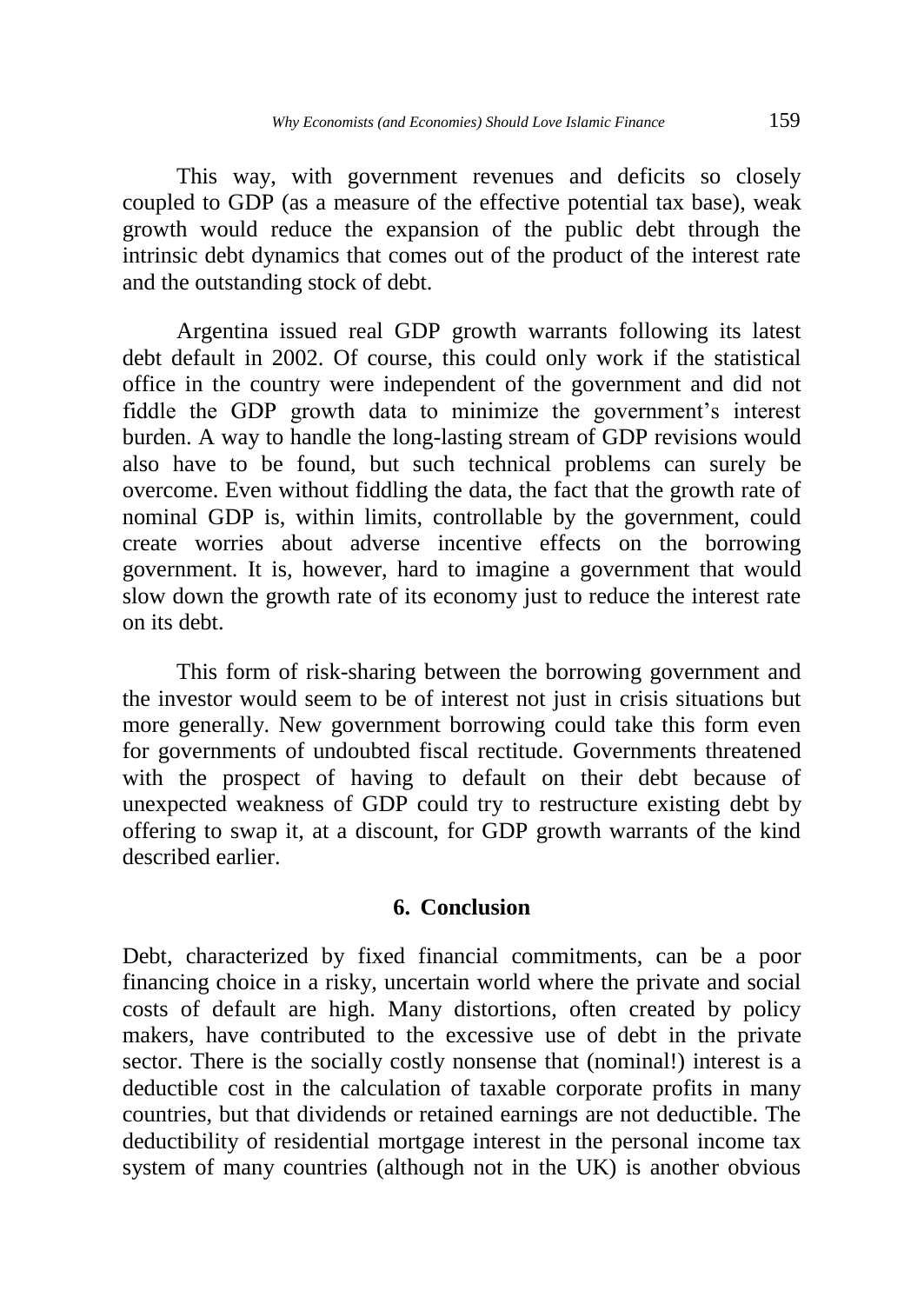distortion. While it is true that, in the presence of asymmetric information lack of honesty and trust, certain agency problems can be mitigated if companies issue debt (as long as there are hard budget constraints), the highly leveraged state of many households, financial institutions and governments today would appear to be undesirable, preventable and remediable.

What we need is the application of Islamic finance principles, in particular a strong preference for profit-, loss- and risk-sharing arrangements and a rejection of '*ribā*' or interest-bearing debt instruments. We are not talking here about the sham Sharīʿah-compliant instruments that flooded the market in the decade before the crisis; these were window-dressing pseudo-Islamic financial instruments that were mathematically equivalent to conventional debt and mortgage contracts, but met the letter if not the spirit of Sharīʿah law, as certified by some pliable Sharīʿah scholar. We are talking about financial innovations that replace debt-type instruments with true profit-, loss- and risk-sharing arrangements.

Excessive and unsustainable debt should be restructured by converting all or part of it into risk-sharing, more equity-like products. The risk of future financial crises can be reduced by replacing new debt issuance with the issuance of more equity-like liabilities. Mandatory debt-to-equity swaps for the banking sector, conversion of defaulted residential mortgages into equity-sharing instruments for banks and households, and the replacement of traditional government debt by GDP growth warrants and similar social risk-sharing instruments could enhance both the ex-ante incentives for risk taking and the ex-post capacity of our economic system to respond to shocks.

The risk-sharing that is intrinsic in the conventional manifestations of Islamic finance, therefore, in principle has the potential to reduce the incidence of systemic financial crises and to reduce their costs. But that does not mean that Islamic finance is risk-free. Speculative bubbles do form without excessive debt and leverage (even though the consequences of their bursting tend to be less painful). Islamic finance, therefore, has a natural competitive advantage to conventional, more debt-reliant, versions of finance.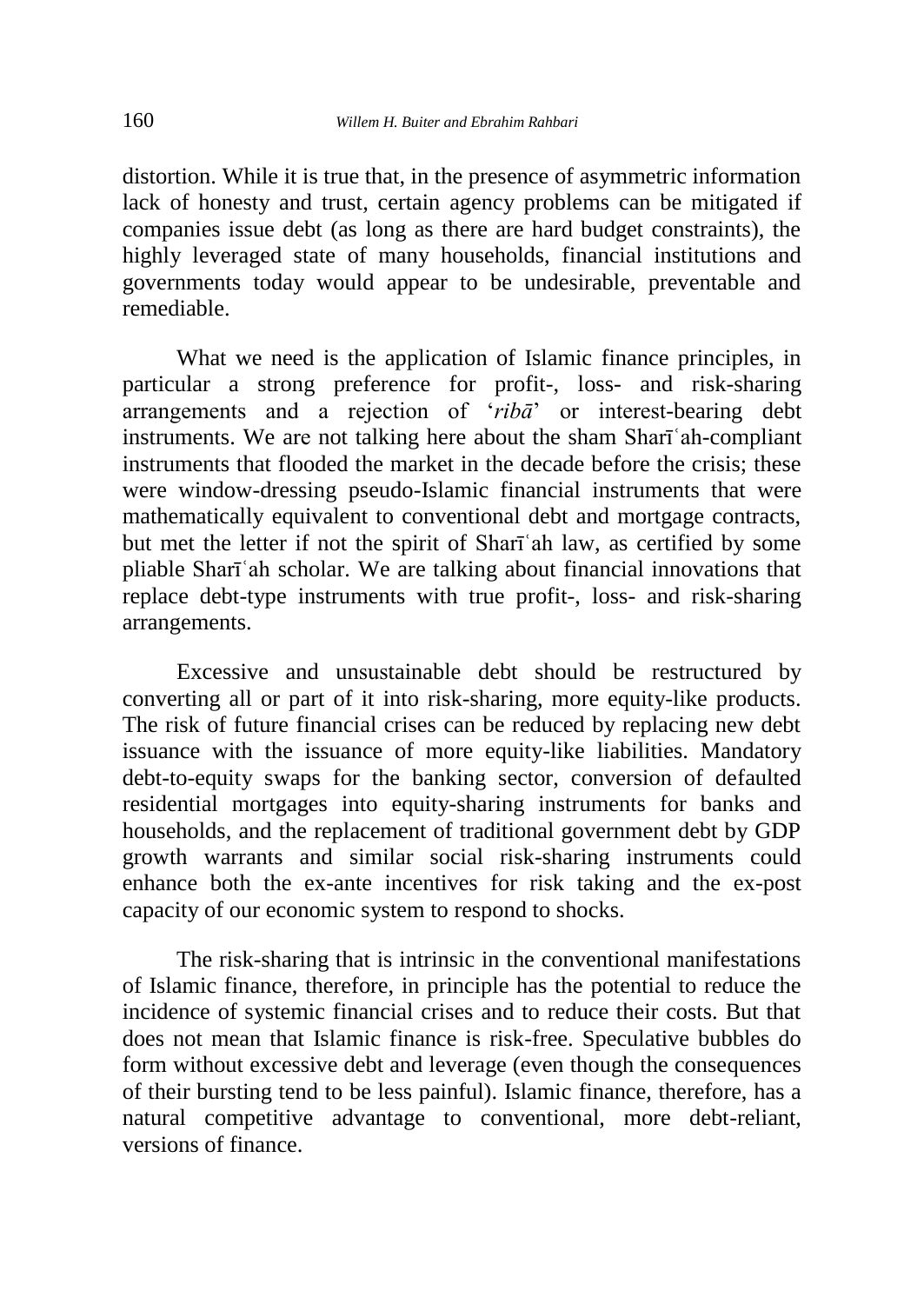But to be more widely adopted, additional efforts are needed, including raising the transparency of the principles and the products. Joint ownership also implies decision-making costs and constraints that need to be taken into account and navigated. Two further and important caveats apply: first, it is important to note that Islamic finance implies the sharing of risk – which means realizing that there is risk in the first place. The riskiness of equity can be – and has, at times, been – underestimated and it would be ironic if the switch from debt- towards more equityfinance were mostly to result in an effort by the various interested parties (notably from the financial sector) to mischaracterise savers about the risks of investing in equity. Second, assessing risks can be complex and potentially resource-intensive. Greater reliance on equity finance should, therefore, be accompanied by efforts to provide a cheap and relatively safe savings product for the vulnerable. In our view, however, this can be achieve relatively easily if risk-sharing contracts for savers were to be combined with explicit insurance contracts.

#### **Bibliography**

Bolton and Dewatripont (2004), Contract Theory, MIT Press.

- Buttiglione, Luigi, Philip R. Lane, Lucrezia Reichlin and Vincent Reinhart (2014), *Deleveraging? What Deleveraging?* Geneva Reports on the World Economy 16, International Center for Monetary and Banking Studies and CEPR, September,
- Buiter, Willem H. (2011), ["The Debt of Nations: Prospects for Debt](http://willembuiter.com/doncfa.pdf)  [Restructuring by Sovereigns and Banks in Advanced Economies,](http://willembuiter.com/doncfa.pdf) " *CFA Institute Conference Proceedings Quarterly*, Volume **28**, Number 3, September 2011, pp. 18-24. For an abstract, click [here.](http://willembuiter.com/doncfaabstract.pdf)
- Buiter, Willem H. and Ebrahim Rahbari (2012a), ["Debt of Nations: Mr.](http://willembuiter.com/$Citi60.pdf$)  [Micawber's Vindication: Causes and Consequences of Excessive](http://willembuiter.com/$Citi60.pdf$)  [Debt,](http://willembuiter.com/$Citi60.pdf$) " Willem H. Buiter and Ebrahim Rahbari, Citi GPS, Global Perspectives & Solutions, November.
- Buiter, Willem H. and Ebrahim Rahbari (2012b), ["Debt, Financial Crisis](http://willembuiter.com/sa.pdf)  [and Economic Growth,](http://willembuiter.com/sa.pdf)" with Ebrahim Rahbari. Http://www.reservebank.co.za and follow these links: Publications and Notes/Papers/Conference Papers.
- Buiter, Willem H., Ebrahim Rahbari and Joe Seydl (2014), "Secular Stagnation: Only If We Really Ask For It", Citi Research, Economics, Global, Global Economics View, 13 January 2014